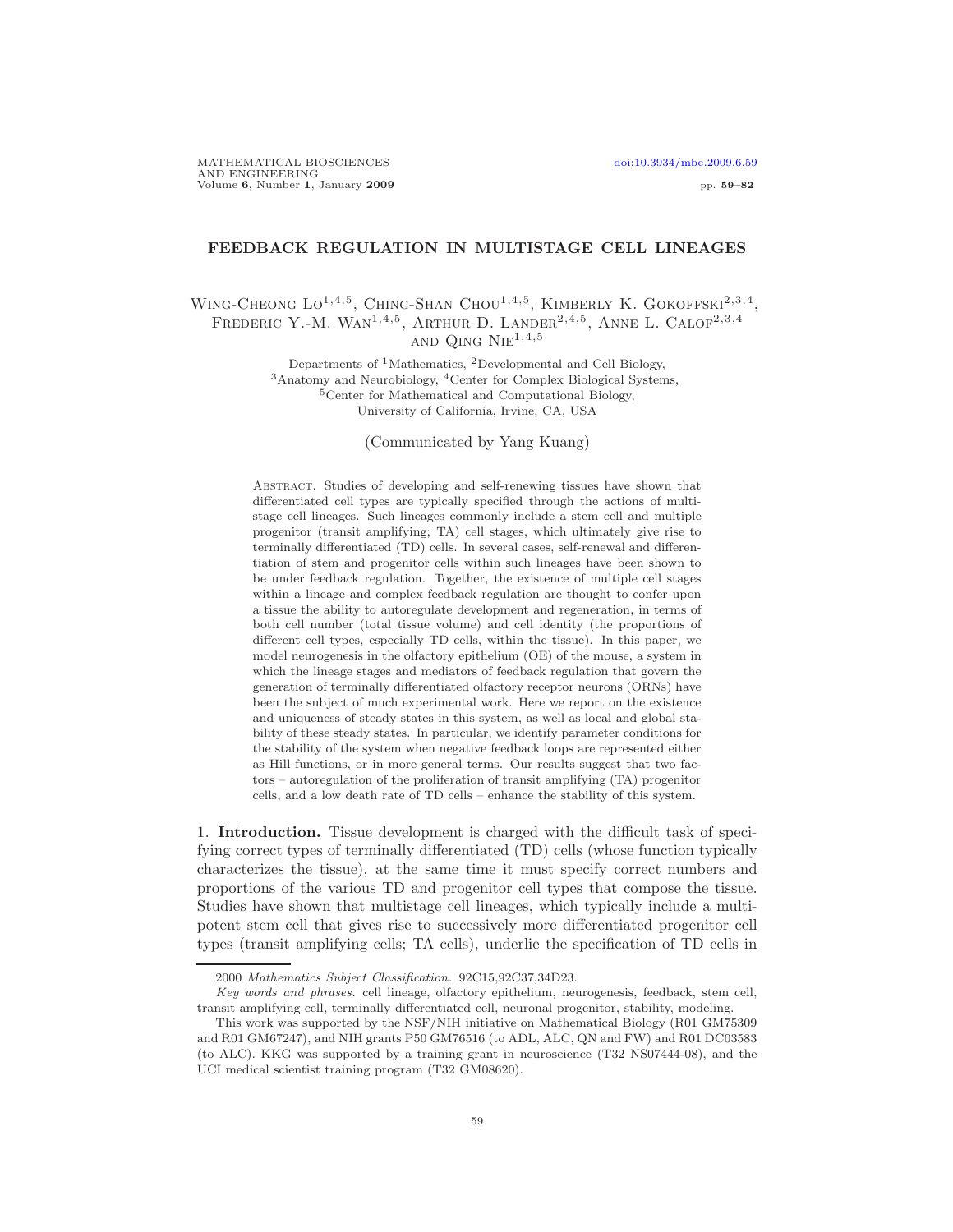many tissues [\[22,](#page-22-0) [28,](#page-22-1) [37\]](#page-23-0). In some tissues, control and coordination of development is mediated by feedback signals, which regulate proliferation and differentiation at specific lineage stages [\[38\]](#page-23-1). Although often established during embryonic development, the continued presence of feedback controls in adult organisms is believed to enable tissues to respond robustly to injury, rapidly and accurately regenerating appropriate cell numbers and proportions [\[11,](#page-22-2) [18\]](#page-22-3).

The olfactory epithelium (OE) of the mouse is a useful model system for understanding how feedback regulation controls tissue development and regeneration [\[26\]](#page-22-4). The OE is a neuroepithelium similar in structure to the early embryonic central nervous system, but simpler in that it possesses only one major type of neuron, the olfactory receptor neuron (ORN). ORNs, the TD cells of the OE, extend apical (dendritic) cytoplasmic processes to the surface of the OE; these dendrites are in direct contact with the external environment via the nasal cavity. ORNs also extend axonal cytoplasmic processes basally; these axons traverse the basal lamina of the OE, grow through the connective tissue stroma that underlies the OE, and then make contact with the olfactory bulb of the forebrain; olfactory sensory information is conducted from the periphery to the central nervous system via the axons of the ORNs [\[4,](#page-21-0) [10\]](#page-22-5). The OE is subject to constant environmental impact due to its exposed position in the body, and therefore must regenerate ORNs continually, throughout the lifetime of the organism [\[7\]](#page-21-1).

Studies of mouse OE have supported the view that ORNs derive from a multistage lineage with three proliferating cell types (reviewed in [\[5\]](#page-21-2)): (1) self-renewing stem cells, which give rise to (2) TA progenitors that can be identified by their expression of the proneural gene Mash1. Mash1-expressing progenitors give rise to (3) immediate neuronal precursors (INPs), which comprise a second TA population, whose members expresses Ngn1, a proneural gene distinct from Mash1. INPs divide to give rise to daughter cells that undergo terminal differentiation into (4) ORNs. The four stages in the ORN lineage are depicted in Figure [1.](#page-2-0)

It has long been known that cell proliferation in the OE is rapidly up-regulated when death of a large number of ORNs is induced (reviewed in [\[7\]](#page-21-1)). More recently, in vitro observations showed that proliferation and generation of ORNs by cultured OE neuronal progenitors is inhibited by the presence of large numbers of ORNs [\[24\]](#page-22-6). These results suggest that ORNs produce signals that normally inhibit neurogenesis, such that the elimination of such signals upon ORN loss leads to an increase in ORN production. Subsequently, it has emerged that growth and differentiation factor 11 (GDF11), and Activin $\beta B$ , two members of transforming growth factor- $\beta$  $(TGF\beta)$  superfamily, are strong candidates for such factors [\[13,](#page-22-7) [18,](#page-22-3) [31,](#page-22-8) [32,](#page-22-9) [38\]](#page-23-1). In particular, in vitro and in vivo experimental data indicate that GDF11, which is produced by INPs and ORNs, inhibits the proliferation of INPs, while  $\text{Activin}\beta\text{B}$ , which appears to be produced by all cells in the lineage, inhibits proliferation of the stem cell [\[13\]](#page-22-7). There is evidence that both molecules slow the rates at which their target cells divide and increase the probability that the products of those divisions differentiate into cells at the next lineage stage [\[13,](#page-22-7) [18\]](#page-22-3). Other types of molecules, such as Follistatin (an inhibitor of GDF11 and Activin $\beta B$ ), and bone morphogenetic proteins (BMPs), may also regulate the lineage [\[13,](#page-22-7) [18,](#page-22-3) [31,](#page-22-8) [32,](#page-22-9) [38\]](#page-23-1). It has been proposed that a multiplicity of feedback mechanisms and target lineage stages is required for tight control of cell population sizes and regeneration rates  $\vert 18 \vert$ .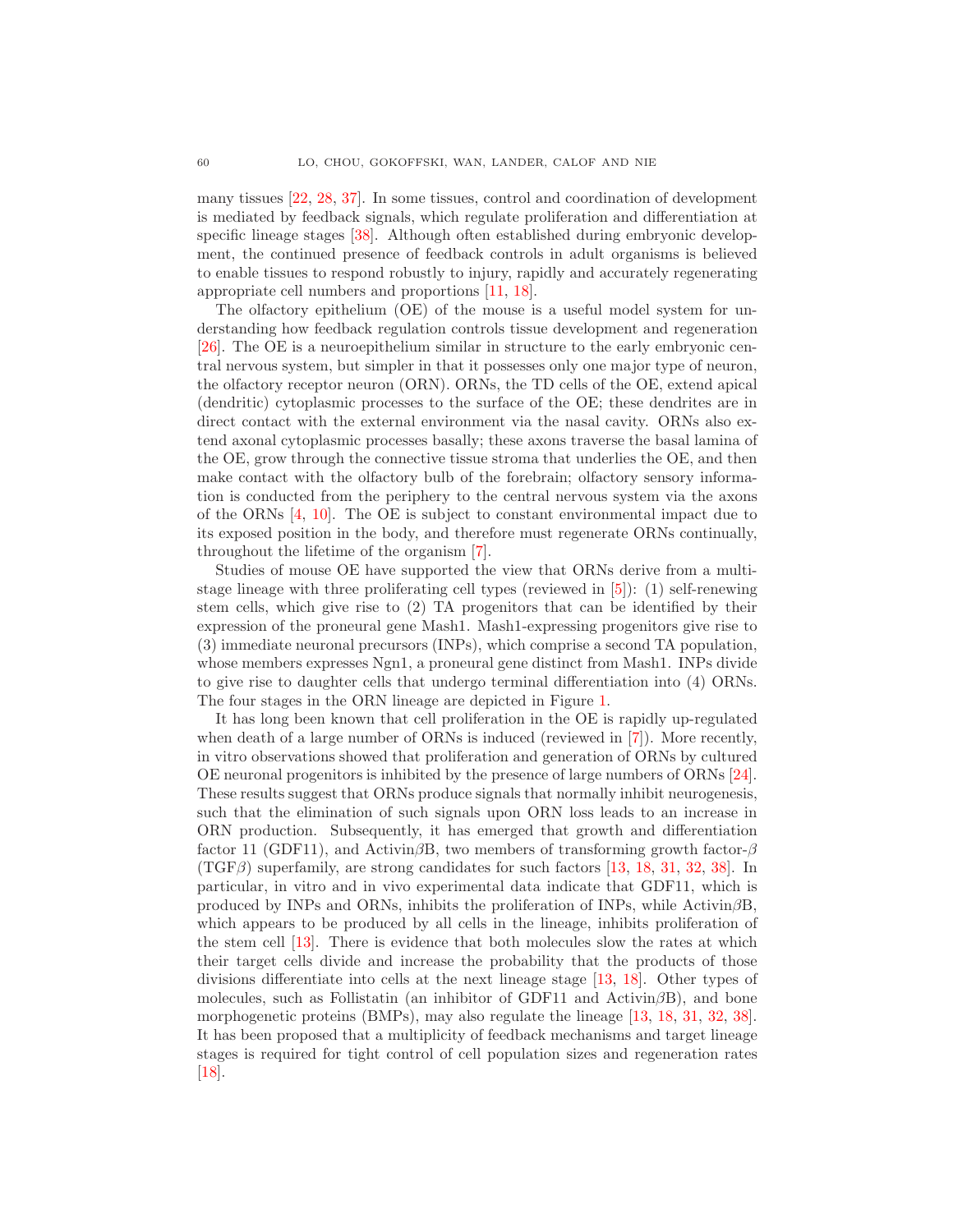Evidence for feedback strategies analogous to those used in the OE has been found in many tissues and organs. For example, muscle cells produce myostatin/GDF8, a molecule closely related to GDF11, which exerts an inhibitory effect on myogenesis [\[19,](#page-22-10) [23\]](#page-22-11). In well-studied hematopoietic and epithelial lineages, other proliferative feedback mechanisms have been proposed or described [\[1,](#page-21-3) [29\]](#page-22-12).



<span id="page-2-0"></span>FIGURE 1. A schematic diagram of the OE lineage. Adapted from [\[5,](#page-21-2) [6,](#page-21-4) [17\]](#page-22-13).

Various models have been proposed for different cell lineages. One of the influential works by Tomlinson and Bodmer [\[36\]](#page-23-2) was a study of tumorigenesis based on discrete cell models, later followed by Johnston et al. [\[16\]](#page-22-14) for cell population dynamics in the colonic crypt and colorectal cancer. Continuum models were also proposed for the same biological systems [\[15,](#page-22-15) [16\]](#page-22-14). Recently, using stochastic and discrete modeling, Mangel and Bonsall [\[21\]](#page-22-16) studied variability and replacement in multistage cell lineages, and Glauche et al. [\[12\]](#page-22-17) considered lineage specification of hematopoietic stem cells. Most of these works primarily used numerical simulations for model exploration. Other biological systems involving multiple cell types, such as hematopoiesis for myelogenous leukemia  $[8, 9]$  $[8, 9]$  and T-cells in autoimmune diabetes [\[20\]](#page-22-20), were studied using dynamic systems approach. On mathematical analysis, a linear stability analysis was performed in [\[3,](#page-21-5) [30\]](#page-22-21) for a class of cyclic systems and a cellular control process with positive feedback; a global stability analysis was carried out for monotone cyclic systems  $[34]$  using the Poincaré-Bendixon Theorem in multi-dimension based on the discrete Lyapunov function method [\[33\]](#page-22-23). In particular, global stability may be studied using  $\omega$ -limit set [\[2\]](#page-21-6), Lyapunov function method  $[3]$  or standard Poincaré-Bendixon Theorem in two-dimension  $[14]$ .

In this paper, we study the OE lineage (and analogous multistage cell lineages) using a continuum dynamic model. In the system, the feedbacks considered are negative feedbacks of the type supported by experiments [\[13,](#page-22-7) [38\]](#page-23-1). First, we study a system with a constant stem cell population, and two feedbacks on proliferation of TA cells. For this simplified system, the existence and uniqueness of the steady state, and local and global stability of the steady state are analyzed. It is found that a unique positive steady state exists, and both self-regulation of the proliferation of TA cells, and a low death rate of TD cells, enhances global stability of the steady state. Next, we consider more general lineages involving potentially dynamic stem, TA and TD cells, with a general form of negative feedback. For existence and stability of three possible steady states, conditions on the feedback are derived, with detailed analysis on parameter ranges when the feedbacks take the form of Hill functions. We find that self-regulation on the proliferation of stem cells and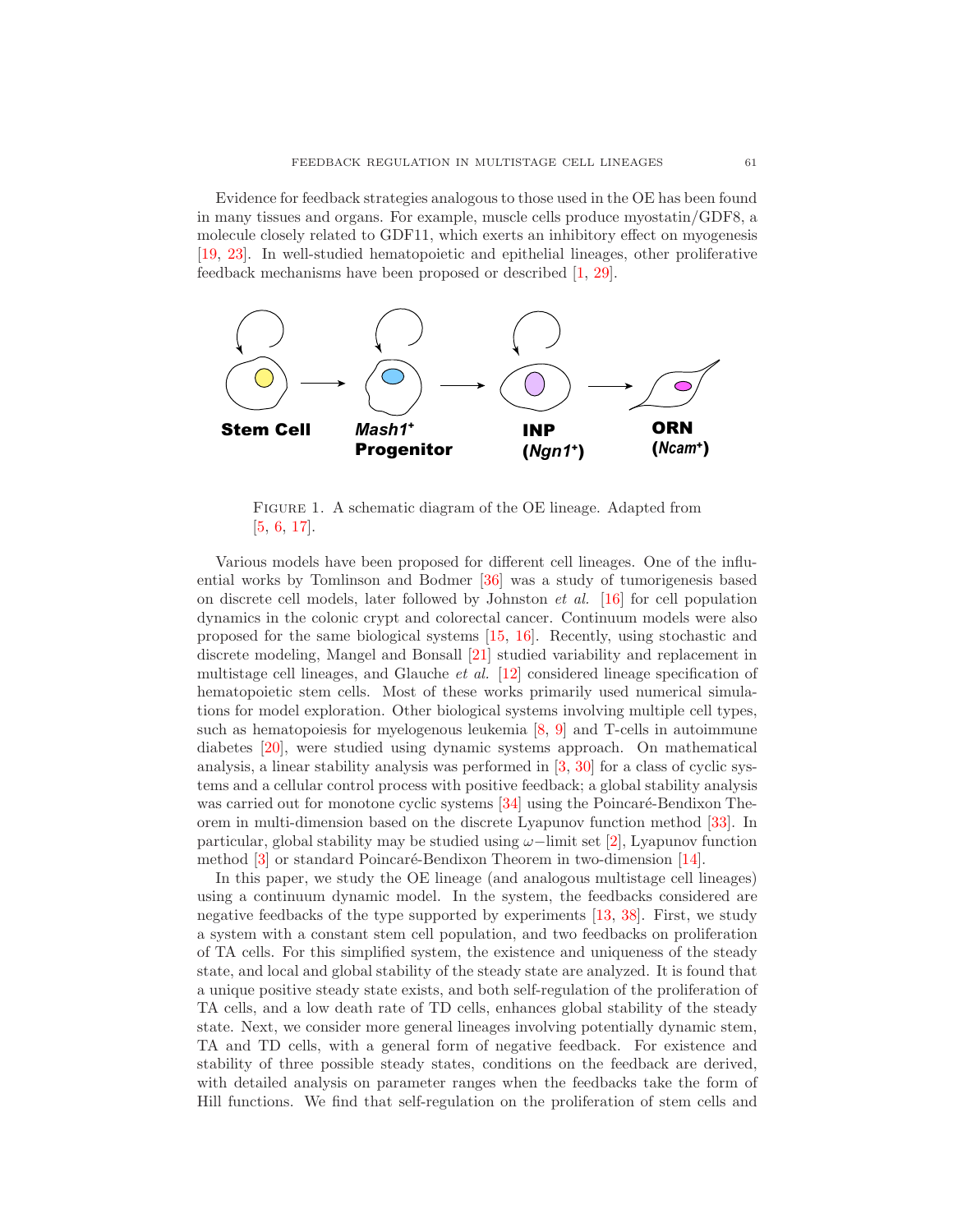TA cells, as well as a large ratio of stem cell cycle length to TA cell cycle length, can enhance local stability. While the existing models typically used computational tools to explore the mechanisms of the cell population control, our work utilizes mathematical analysis to explain the functions of different feedback loops.

This paper is organized as follows. In Section 2, we introduce the mathematical model; in Section 3, we study the model with a lineage in which the size of the stem cell population is constant (not influenced by feedback); in Section 4, we consider the more general case in which the populations of all three cell types are dynamically regulated; in Section 5, we discuss and summarize.

2. A cell lineage model with endogenous negative feedback. The cell lineage system is assumed to have three types of cells: stem cells, transit amplifying (TA) cells and terminally differentiated (TD) cells, with the populations at time t denoted by  $\chi_0(t), \chi_1(t)$  and  $\chi_2(t)$  respectively. In the model, the stem cells and TA cells proliferate with a probability  $p_i$  and differentiate with its complementary probability  $1 - p_i$ , where  $0 < p_i < 1$ ,  $i = 0, 1$ . The TD cells undergo apoptosis (programmed death) with rate  $\delta$ .  $\zeta_i$   $(i = 0, 1, 2)$  represents the cell cycle length divided by log 2 for each type of cell.

In many systems, such as the OE lineage, the proliferation of cells may be inhibited by substances produced by the cells at the same or later stages in their lineage. By assuming the amounts of substances are proportional to the sizes of the cell populations that produce the substances, the proliferative probabilities become functions of the cell populations,  $p_0 = p_0(\chi_0, \chi_1, \chi_2)$  and  $p_1 = p_1(\chi_1, \chi_2)$ . Figure [2](#page-3-0) shows a schematic relationship and possible negative regulation among different types of cells in the cell lineage.



<span id="page-3-0"></span>FIGURE 2. Three-stage lineage of cells with negative feedback on cell proliferation.

<span id="page-3-1"></span>A continuum model of Figure [2](#page-3-0) takes the form:

$$
\frac{d\chi_0}{dt} = \frac{\chi_0}{\zeta_0} (2p_0(\chi_0, \chi_1, \chi_2) - 1) \tag{1}
$$

$$
\frac{d\chi_1}{dt} = 2\frac{\chi_0}{\zeta_0} (1 - p_0(\chi_0, \chi_1, \chi_2)) + \frac{\chi_1}{\zeta_1} (-1 + 2p_1(\chi_1, \chi_2)) \tag{2}
$$

$$
\frac{d\chi_2}{dt} = -\delta\chi_2 + \frac{2\chi_1}{\zeta_1} (1 - p_1(\chi_1, \chi_2))
$$
\n(3)

with  $0 < p_0(\chi_0, \chi_1, \chi_2) < 1$ ,  $0 < p_1(\chi_1, \chi_2) < 1$ . Because proliferation is negatively regulated by different types of cells (as motivated data on the OE lineage),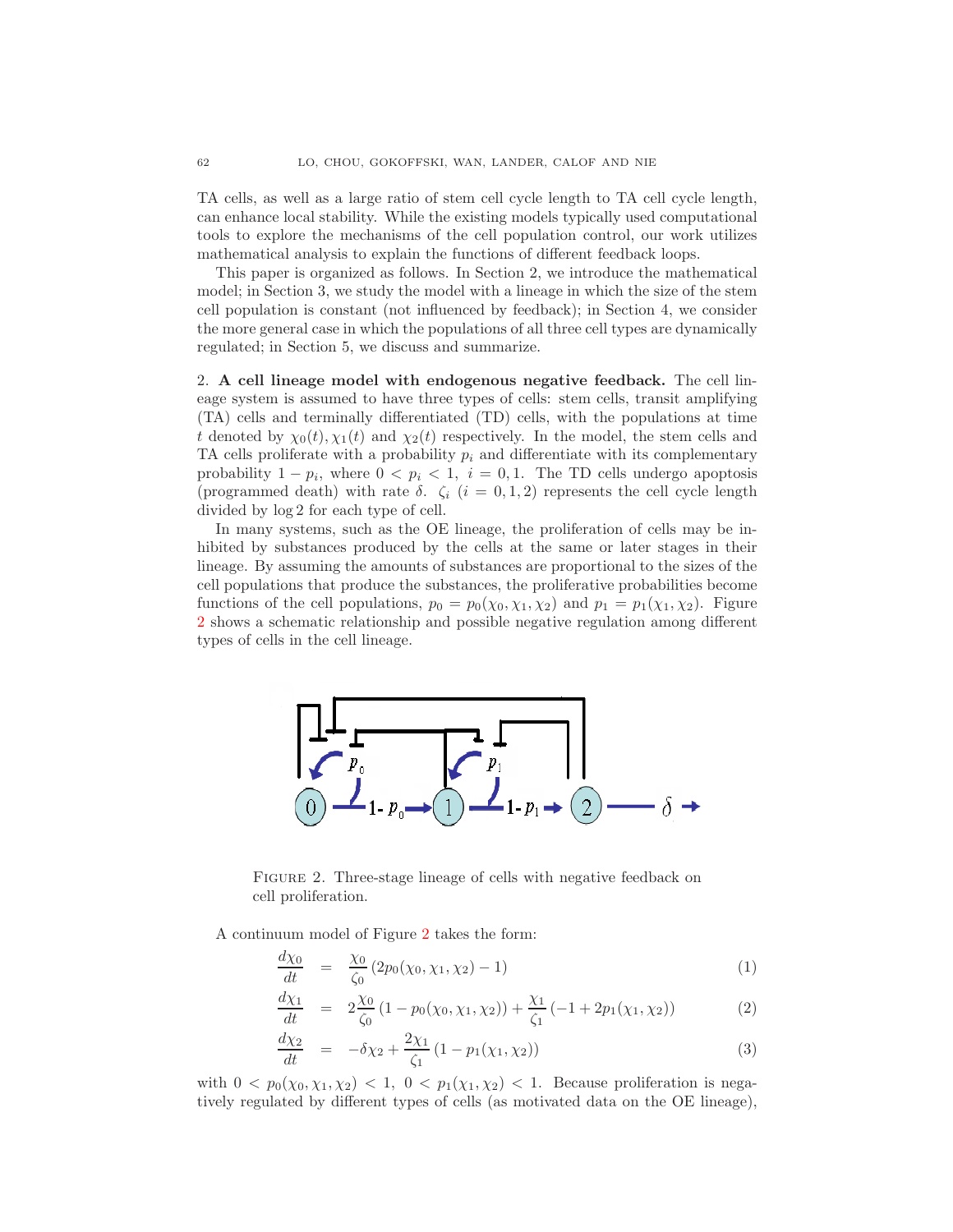the functions  $p_i$  are assumed to be decreasing in all variables, with their partial derivatives satisfying  $p_{i\chi_j} \leq 0$  ( $p_{i\chi_j} = \partial p_i/\partial \chi_j$ ). To non-dimensionalize the system, we scale time by the cell cycle length parameter  $\zeta_1$  through  $\hat{t} := t/\zeta_0$ ,  $\hat{\zeta} := \zeta_1/\zeta_0$ ,  $\hat{\delta} := \delta \zeta_0$ . After discarding the hat on each variable, the non-dimensional form of system  $(1)-(3)$  $(1)-(3)$  becomes

<span id="page-4-0"></span>
$$
\frac{d\chi_0}{dt} = \chi_0 (2p_0(\chi_0, \chi_1, \chi_2) - 1) \tag{4}
$$

$$
\frac{d\chi_1}{dt} = 2\chi_0 \left(1 - p_0(\chi_0, \chi_1, \chi_2)\right) + \frac{\chi_1}{\zeta} \left(-1 + 2p_1(\chi_1, \chi_2)\right) \tag{5}
$$

$$
\frac{d\chi_2}{dt} = -\delta\chi_2 + \frac{2\chi_1}{\zeta} (1 - p_1(\chi_1, \chi_2)).
$$
\n(6)

3. A model with a constant stem cell population. A special case of system [\(4\)](#page-4-0)-[\(6\)](#page-4-0) is that the stem cell population does not change in time and the proliferation of the stem cells is not regulated. This can be achieved if and only if, in equation [\(4\)](#page-4-0),  $p_0(\chi_0, \chi_1, \chi_2) = 0.5$  with a positive  $\chi_0$  (see Figure [3\)](#page-4-1). In this case, half of the stem cells progeny remain stem cells and the other half differentiate; as a result the stem cell population remains unchanged. The three-equation system  $(4)-(6)$  $(4)-(6)$ 



<span id="page-4-1"></span>FIGURE 3. Lineage of cells with a fixed stem cell population.

<span id="page-4-2"></span>therefore becomes a two-equation system:

$$
\frac{d\chi_1}{dt} = \chi_0^* + \frac{\chi_1}{\zeta} \left( -1 + 2p_1(\chi_1, \chi_2) \right) \tag{7}
$$

$$
\frac{d\chi_2}{dt} = -\delta\chi_2 + \frac{2\chi_1}{\zeta} (1 - p_1(\chi_1, \chi_2))
$$
\n(8)

with  $\chi_0^*$  a given positive constant. The reduced system  $(7)-(8)$  $(7)-(8)$  can be regarded as a two-cell lineage with a constant supply. In this model, only two negative feedbacks occur at the proliferation probability of the TA cells, and this simplicity allows a comprehensive analysis for the existence and uniqueness of the steady state, and their local and global stability of the system  $(7)-(8)$  $(7)-(8)$ . As a result, roles of the two negative feedbacks are better understood.

3.1. Existence and uniqueness of the steady state. Because  $\chi_1$  and  $\chi_2$  represent the size of cell populations, only non-negative steady state solutions are considered in this paper.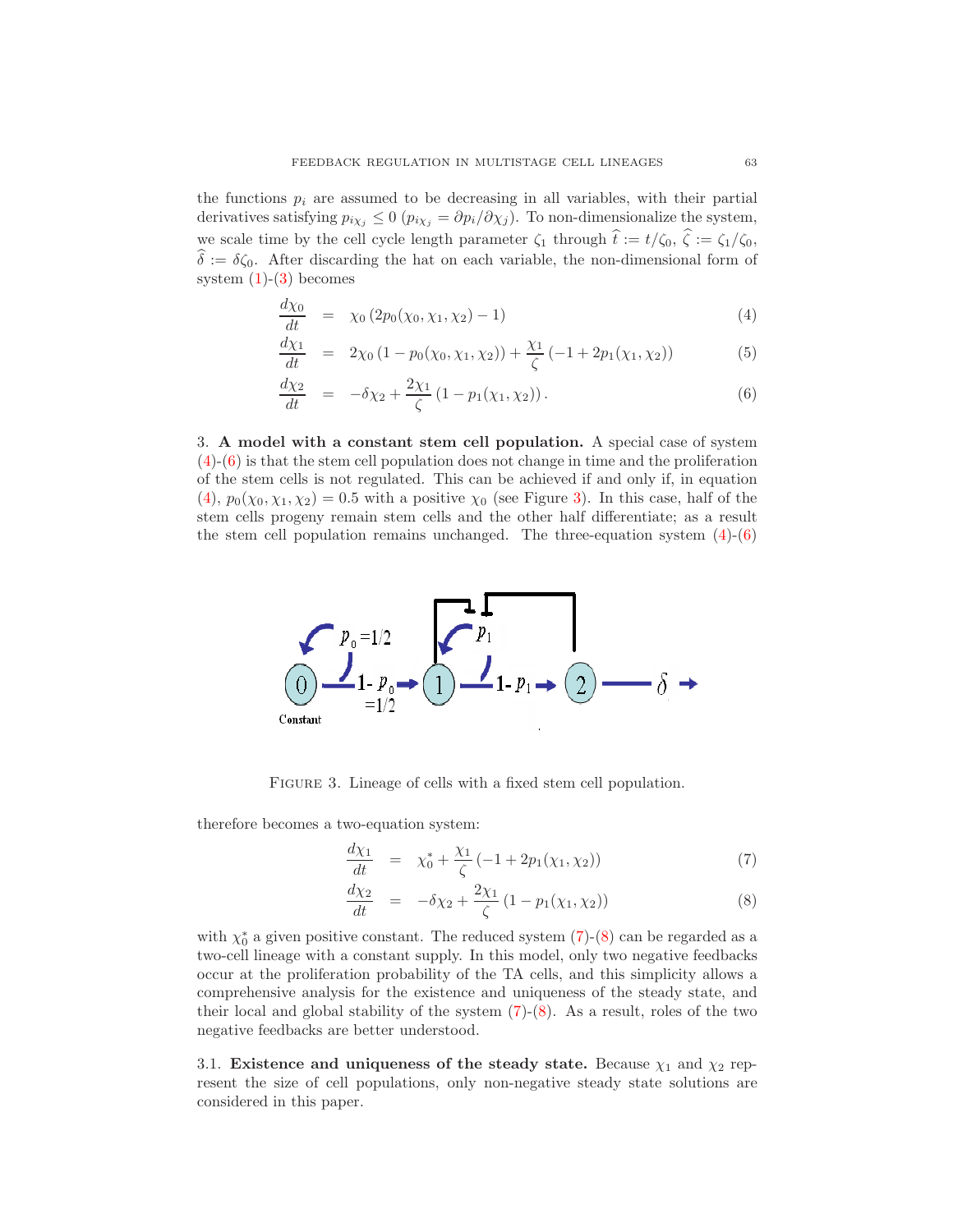The steady state equations of system  $(7)-(8)$  $(7)-(8)$  can be obtained by setting their left-hand side zero. Adding the two steady state equations yields

$$
\chi_2 = \frac{1}{\delta} (\chi_0^* + \frac{\chi_1}{\zeta});\tag{9}
$$

<span id="page-5-1"></span>and substituting equation [\(9\)](#page-5-0) into the first steady state equation yields

<span id="page-5-0"></span>
$$
\chi_0^* + \frac{\chi_1}{\zeta} \left( -1 + 2p_1(\chi_1, \frac{1}{\delta}(\chi_0^* + \frac{\chi_1}{\zeta})) \right) = 0.
$$
 (10)

The steady state  $(\chi_1^*, \chi_2^*)$  can be found by first solving equation [\(10\)](#page-5-1) for  $\chi_1$  and then using [\(9\)](#page-5-0) to derive  $\chi_2$ . The number of the steady states of system [\(7\)](#page-4-2)-[\(8\)](#page-4-2) equals the number of roots in equation [\(10\)](#page-5-1), and the function  $p_1$  determines the number of steady states.

3.1.1. The steady state is unique if the minimal proliferation probability is smaller than its corresponding differentiation probability. As shown below, a necessary and sufficient condition for the existence and uniqueness of a positive steady state of system  $(7)-(8)$  $(7)-(8)$  is:

$$
\lim_{\chi_1, \chi_2 \to \infty} p_1(\chi_1, \chi_2) < 1/2. \tag{11}
$$

<span id="page-5-2"></span>With the assumption that  $p_1$  is non-increasing and using  $(11)$ , one-half is an upper bound for the minimum of  $p_1$  if and only if the unique postive steady state exists. Biologically, this condition means that the inhibition on the proliferation probability, from either the TA cells or the TD cells, must be strong enough such that at a certain time, more than half of the TA cells differentiate to the next stage per cell cycle.

To prove [\(11\)](#page-5-2), consider the function

$$
K(\chi_1) := \chi_0^* + \frac{\chi_1}{\zeta} \left( -1 + 2p_1(\chi_1, \frac{1}{\delta}(\chi_0^* + \frac{\chi_1}{\zeta})) \right). \tag{12}
$$

With  $\delta > 0$  and  $\zeta > 0$ , it is straightforward to show  $K(0) = \chi_0^* > 0$ , and  $\lim_{\chi_1\to\infty} K(\chi_1) = -\infty$  if and only if [\(11\)](#page-5-2) is satisfied. By continuity of K, there exists a positive  $\chi_1^*$  such that  $K(\chi_1^*)=0$ , if and only if [\(11\)](#page-5-2) is true; therefore, (11) is necessary and sufficient for the existence of a positive root for  $K$ . Next, we claim that  $\chi_1^*$  is the only positive root of  $K = 0$ . Consider

$$
\frac{K(\chi_1)}{\chi_1} = \frac{\chi_0^*}{\chi_1} + \frac{1}{\zeta} \left( -1 + 2p_1(\chi_1, \frac{1}{\delta}(\chi_0^* + \frac{\chi_1}{\zeta})) \right),\tag{13}
$$

the first term is strictly decreasing and the second term is monotonically decreasing in  $\chi_1$  so  $\frac{K(\chi_1)}{\chi_1}$  $\frac{(\chi_1)}{\chi_1}$  is strictly decreasing in  $\chi_1$ . Therefore,  $\frac{K(\chi_1)}{\chi_1}$  has at most one root for  $\chi_1 > 0$ . Since  $\frac{K(\chi_1)}{\chi_1}$  and  $K(\chi_1)$  share same positive roots,  $K(\chi_1)$  has at most one root. It implies that [\(11\)](#page-5-2) is a necessary and sufficient condition for the existence of the steady states, and if a steady state exists, it must be positive and unique.

<span id="page-5-3"></span>3.1.2. A system with negative feedback represented by Hill functions has a unique steady state. The feedback in biological models is often represented in terms of Hill functions [\[25\]](#page-22-25). Two possible Hill function forms of  $p_1$  are

$$
p_1(\chi_1, \chi_2) = \frac{\overline{p}_1}{1 + (g_1 \chi_1)^m + (g_2 \chi_2)^n},
$$
\n(14)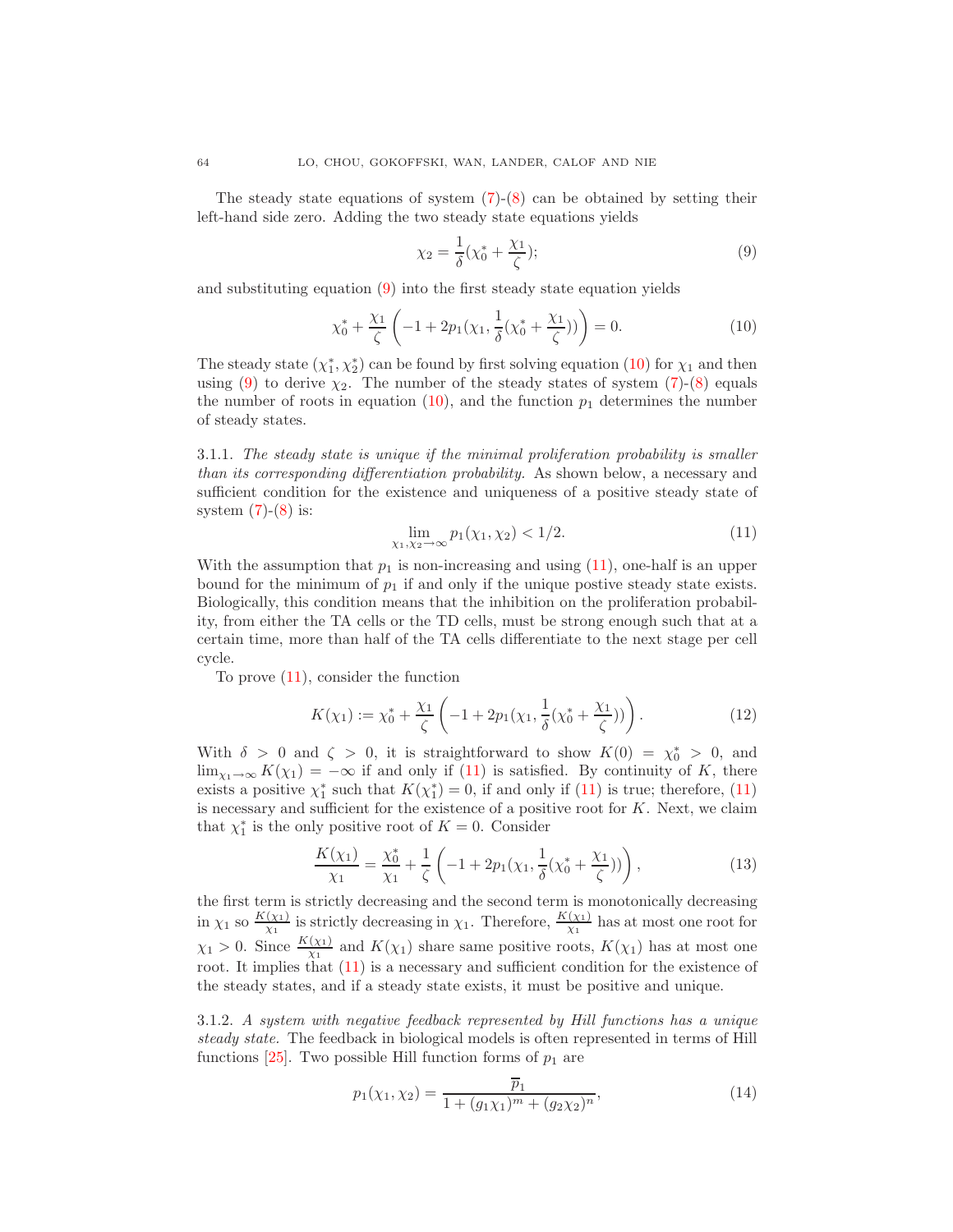<span id="page-6-0"></span>and

$$
p_1(\chi_1, \chi_2) = \frac{\overline{p}_1}{[1 + (g_1 \chi_1)^m][1 + (g_2 \chi_2)^n]}
$$
(15)

with the feedback coefficients  $g_1, g_2 \geq 0$  and at least one of them being positive,  $\bar{p}_1 >$ 0 the maximal differentiation probability, and  $m, n$  denoting the Hill exponents. Hence,  $p_1(\chi_1, \chi_2)$  in [\(14\)](#page-5-3) and [\(15\)](#page-6-0) satisfies the conditions [\(11\)](#page-5-2) and the system has a unique positive steady state. In the rest of this section, when the Hill function form of  $p_1$  is referenced, only the first expression  $(14)$  is considered. However, the same results can be obtained for  $(15)$  through similar arguments.

<span id="page-6-6"></span>3.2. Local stability analysis. Assume the system has a non-negative steady state  $\chi^* = (\chi_1^*, \chi_2^*),$  (i.e.  $p_1$  satisfies [\(11\)](#page-5-2)). Denoting  $p_1^* = p_1(\chi_1^*, \chi_2^*),$   $p_{1\chi_1}^* = \frac{\partial p_1}{\partial \chi_1}(\chi_1^*, \chi_2^*)$ and  $p_{1\chi_2}^* = \frac{\partial p_1}{\partial \chi_2}(\chi_1^*, \chi_2^*)$ , the Jacobian matrix evaluated at the steady state is

$$
J(\chi^*) = \begin{pmatrix} \frac{2p_1^* - 1}{\zeta} + \frac{2p_{1X1}^* \chi_1^*}{\zeta} & \frac{2p_{1X2}^* \chi_1^*}{\zeta} \\ \frac{2(1 - p_1^*)}{\zeta} - \frac{2p_{1X1}^* \chi_1^*}{\zeta} & -\delta - \frac{2p_{1X2}^* \chi_1^*}{\zeta} \end{pmatrix}.
$$
 (16)

<span id="page-6-2"></span><span id="page-6-1"></span>The characteristic equation of the Jacobian matrix [\(16\)](#page-6-1) is

$$
\lambda^{2} - \left(\frac{2p_{1}^{*} - 1}{\zeta} + \frac{2p_{1X1}^{*}\chi_{1}^{*}}{\zeta} - \delta - \frac{2p_{1X2}^{*}\chi_{1}^{*}}{\zeta}\right)\lambda - \frac{2p_{1}^{*} - 1}{\zeta}\delta - \frac{2p_{1X1}^{*}\chi_{1}^{*}}{\zeta}\delta - \frac{2p_{1X2}^{*}\chi_{1}^{*}}{\zeta^{2}} = 0.
$$
\n(17)

Then, the steady state  $\chi^*$  is locally asymptotically stable if and only if both the roots of equation [\(17\)](#page-6-2) have negative real parts, namely, if and only if

$$
\frac{2p_1^* - 1}{\zeta} + \frac{2p_{1X_1}^* \chi_1^*}{\zeta} - \delta - \frac{2p_{1X_2}^* \chi_1^*}{\zeta} < 0 \tag{18}
$$

<span id="page-6-4"></span><span id="page-6-3"></span>and

$$
-\frac{2p_1^*-1}{\zeta}\delta - \frac{2p_{1\chi_1}^*\chi_1^*}{\zeta}\delta - \frac{2p_{1\chi_2}^*\chi_1^*}{\zeta^2} > 0.
$$
 (19)

Because  $(\chi_1^*, \chi_2^*)$  is a steady state, by equation  $(10)$ ,  $2p_1^* - 1$  is negative. Also, by the fact that  $p_{1\chi_1}^* \leq 0$  and  $p_{1\chi_2}^* \leq 0$ , inequality [\(19\)](#page-6-3) is always satisfied. Therefore, equation [\(18\)](#page-6-4) dictates the local stability.

3.2.1. The inhibition by TD cells determines stability. To find  $p_1$  satisfying [\(18\)](#page-6-4), here we consider  $p_1$  in the Hill function form [\(14\)](#page-5-3). The partial derivative of the function  $p_1(\chi_1, \chi_2)$  is

<span id="page-6-5"></span>
$$
p_{1\chi_2} = -\frac{2n\overline{p}_1 g_2^n(\chi_2)^{n-1}\chi_1}{(1 + (g_1\chi_1)^m + (g_2\chi_2)^n)^2}.
$$
\n(20)

Because the first two terms are negative, the inequality [\(18\)](#page-6-4) is proved if

$$
-\delta - \frac{2p_{1\chi_2}^* \chi_1^*}{\zeta} < 0. \tag{21}
$$

By equation [\(9\)](#page-5-0), we have  $\chi_1^* \leq \zeta \delta \chi_2^*$ , so equation [\(21\)](#page-6-5) is true if

$$
-1 - 2p_{1\chi_2}^* \chi_2^* < 0,
$$

which is equivalent to

$$
-1 + \frac{2n\overline{p}_1(g_2\chi_2^*)^n}{(1 + (g_1\chi_1^*)^m + (g_2\chi_2^*)^n)^2} \le 0.
$$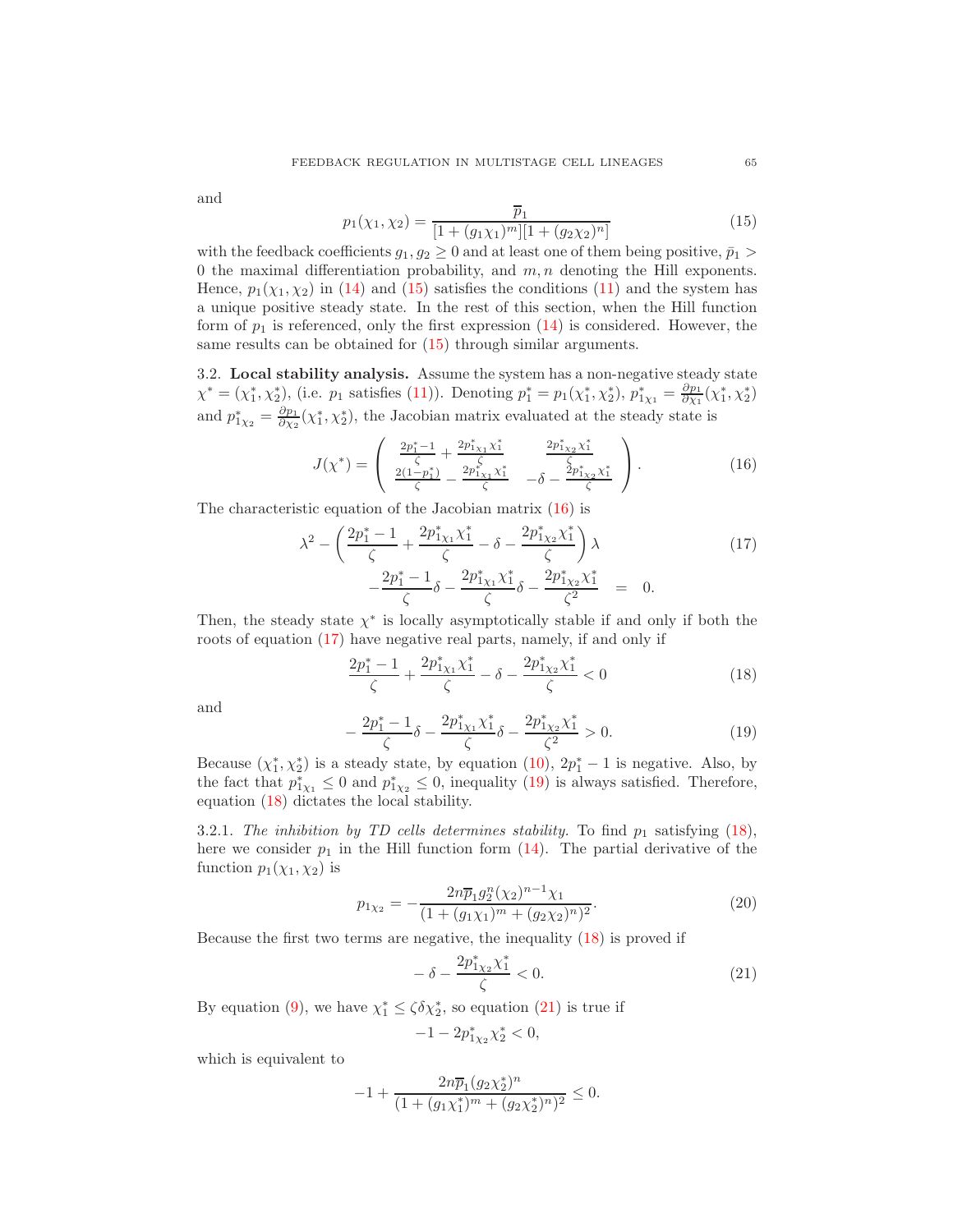When the Hill exponent  $n = 1$ , by  $p_1^* < \frac{1}{2}$  we obtain

$$
-1 + \frac{2\overline{p}_1(g_2\chi_2^*)}{(1 + (g_1\chi_1^*)^m + (g_2\chi_2^*))^2} \le -1 + \frac{g_2\chi_2^*}{1 + (g_2\chi_2^*)} < 0.
$$

When  $n = 2$ , by  $\bar{p}_1 < 1$  we obtain

$$
-1 + \frac{4 \overline{p}_1 (g_2 \chi_2^*)^2}{(1+ (g_1 \chi_1^*)^m + (g_2 \chi_2^*)^2)^2} \leq -1 + \frac{4 (g_2 \chi_2^*)^2}{(1+ (g_2 \chi_2^*)^2)^2} < 0.
$$

Therefore, when  $n = 1, 2$ , condition [\(21\)](#page-6-5) (and hence [\(18\)](#page-6-4)) is satisfied, the steady state is unique and locally asymptotically stable.

3.2.2. Negative regulation from TA cells increases the range of parameters for local stability. For  $n \geq 3$ , the above analysis cannot be carried out directly. In fact, unstable steady states for  $n \geq 3$  are observed through direct numerical simulations. Here, we study the linear stability for two cases: 1)  $n = 3$  and  $g_1 = 0$ , a case with feedback only from the TD cells; and 2)  $n = 3$ ,  $m = 1$ , a case with both feedbacks.

Figure [4](#page-8-0) plots the stability regions for  $\bar{p}_1$  and  $\delta$  at four different  $g_2$ , a parameter measuring the feedback coefficient of the TD cells and thus the gain of the feedback. The area of unstable region increases as  $g_2$  decreases, as shown in Figure [4.](#page-8-0) A low death rate for the TD cells leads to stability of the steady state without any oscillations. A high death rate for the TD cells requires a low maximal proliferation probability  $\bar{p}_1$  to guarantee a stable steady state without oscillations (because the perturbed solutions away from the steady state converge to the steady state in the Stable (2C) region with oscillations). When both the death rate of TD cells and the proliferation probability of TA cells are high, the steady state becomes unstable. This instability can be removed when a negative feedback from TA cells to its own proliferation probability is included (see Figure [5\)](#page-8-1). This suggests both negative feedbacks help improve the stability of the steady state.

Finally, a limit cycle exists when the steady state is unstable for the systems in Figure [4](#page-8-0) and Figure [5.](#page-8-1) This can be proved by Poincaré-Bendixson Theorem [\[27\]](#page-22-26) using the fact that the real parts of the two eigenvalues of the Jacobian matrix at the unique steady state have the same sign. The detailed proof is not presented here.

<span id="page-7-2"></span>3.3. Global stability analysis. Local stability analysis studies the behavior of a system when the solution is a small perturbation away from a steady state. For an arbitrary perturbation of the steady state solution, a global stability analysis [\[35\]](#page-22-27) is needed. The following theorem gives a condition on  $p_1(\chi_1, \chi_2)$  for the global stability of a positive steady state of system [\(7\)](#page-4-2)-[\(8\)](#page-4-2).

<span id="page-7-1"></span><span id="page-7-0"></span>**Theorem 3.1.** Suppose system [\(7\)](#page-4-2)-[\(8\)](#page-4-2) has a unique positive steady state. If  $p_1$ satisfies

$$
[1 - p_1(\chi_1, \chi_2)](\chi_0^* + \delta \chi_1) - \chi_1 p_{1\chi_1}(\chi_1, \chi_2)(\chi_0^* + \frac{\chi_1}{\zeta}) + \delta \chi_1 \chi_2 p_{1\chi_2}(\chi_1, \chi_2) > 0
$$
\n(22)

for all non-negative  $(\chi_1, \chi_2)$ , the steady state is globally stable.

The proof of the theorem is a direct application of Poincaré-Bendixson Theorem [\[27\]](#page-22-26) and it is sketched as follows with details presented in Appendix [A.1.](#page-16-0)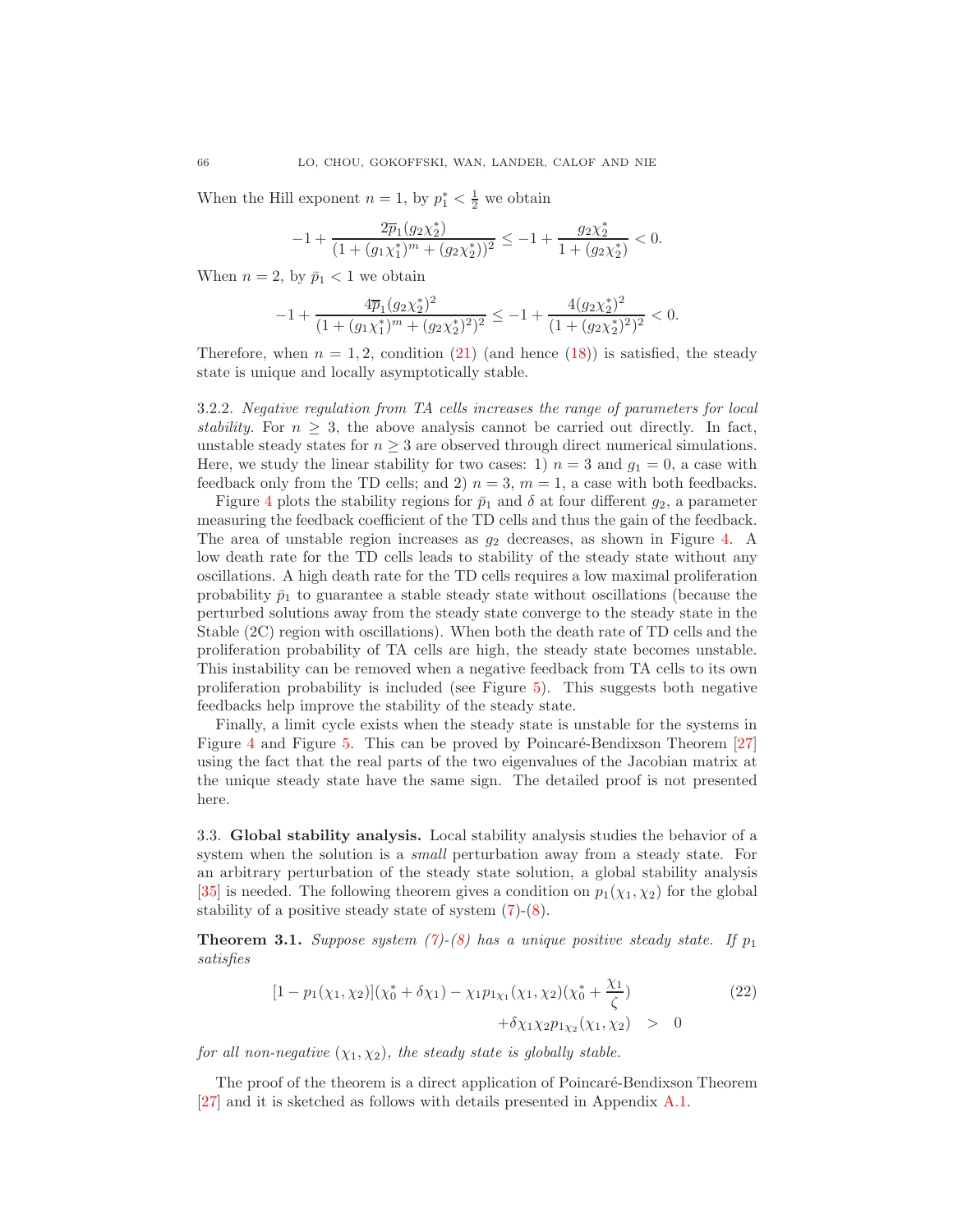

<span id="page-8-0"></span>FIGURE 4. Stability regions at four different  $g_2$  with  $\zeta = 1, g_1 = 0$ ,  $n=3$  and  $\chi_0^*=1$ . The Jocobian  $J(\chi^*)$  has two negative real eigenvalues in Stable(2R) region, two complex eigenvalues with negative real parts in Stable(2C), and two complex eigenvalues with positive real parts in Unstable(2C).



<span id="page-8-1"></span>FIGURE 5. Stability regions at different  $g_1$  with  $\zeta = 1$ ,  $g_2 = 0.001$ ,  $m = 1, n = 3 \text{ and } \chi_0^* = 1.$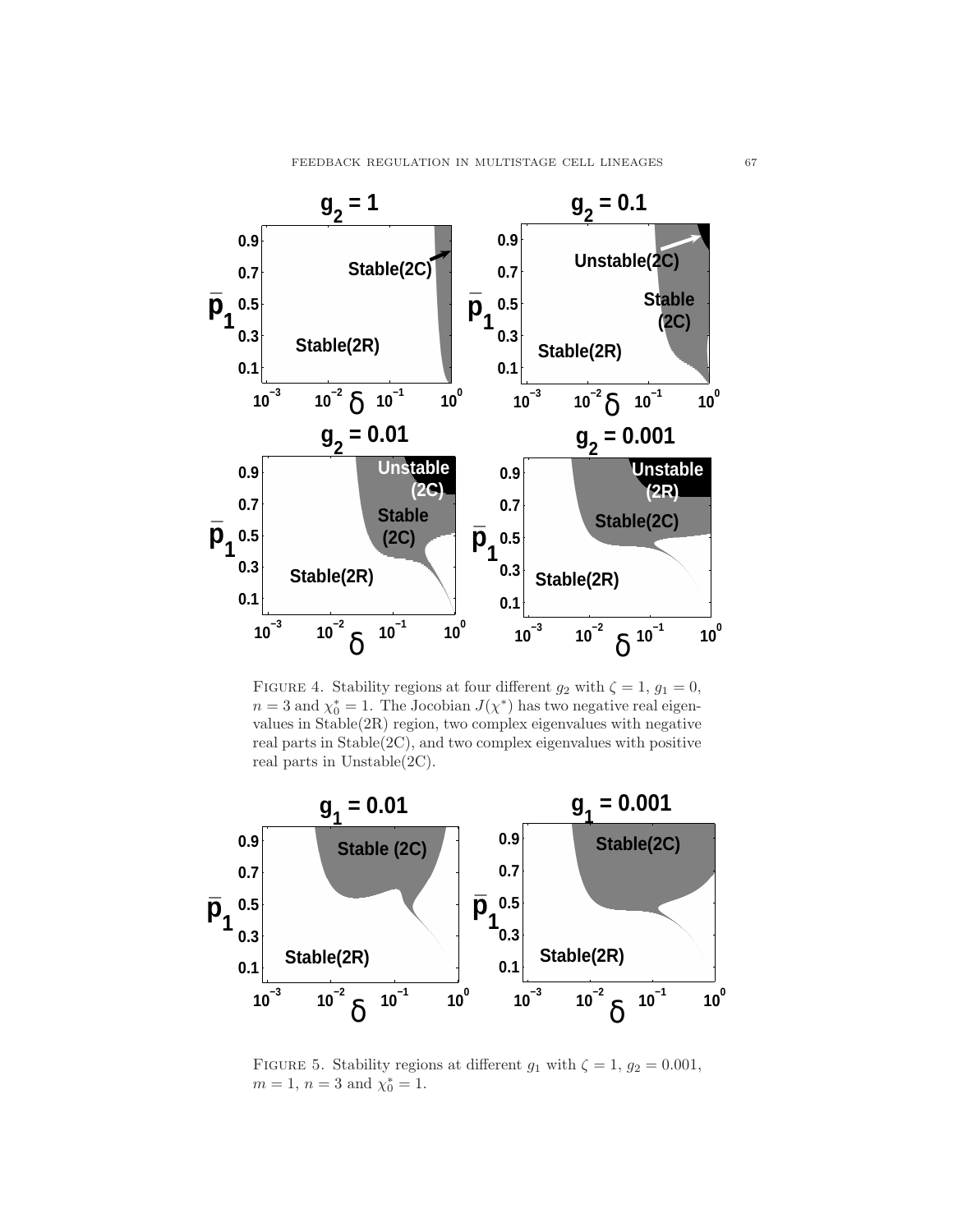- 1. If the system satisfies [\(22\)](#page-7-0), there are no limit cycles in the non-negative region  $\{(\chi_1, \chi_2)|\chi_1 \geq 0, \chi_2 \geq 0\}.$
- 2. A solution starting in the non-negative region  $\{(\chi_1, \chi_2)|\chi_1 \geq 0, \chi_2 \geq 0\}$  stays non-negative and remains bounded at all time.
- 3. If the system satisfies [\(22\)](#page-7-0), the steady state solution is locally stable.
- 4. Using the Poincaré-Bendixson Theorem and the above three statements, one can prove the global stability of the steady state.

<span id="page-9-2"></span>Based on the theorem, a simpler condition for the global stability can be obtained:

<span id="page-9-0"></span>Corollary 1. If  $p_1$  satisfies

$$
1 - p_1 + \chi_2 p_{1\chi_2} > 0,\t\t(23)
$$

then it satisfies the condition  $(22)$ . By Theorem [3.1,](#page-7-1) the positive steady state is globally stable.

Because the stability analysis is on the long-time asymptotic behavior of the solution, Theorem [3.1](#page-7-1) and Corollary [1](#page-9-0) remain true if the two variables  $\chi_1, \chi_2$  are replaced by  $\liminf_{t\to\infty} \chi_1(t)$  and  $\liminf_{t\to\infty} \chi_2(t)$ .

3.3.1. Low death rate of TD cells leads to global stability. It can be shown that the steady state is globally stable if

$$
\overline{p}_1 < \max\left\{ \frac{4n}{(n+1)^2}, 1 - \frac{\sqrt[n]{n-1}\delta}{2g_2\chi_0^*} \right\}.
$$
\n(24)

<span id="page-9-1"></span>The proof is presented in the Appendix [A.2.](#page-18-0)

One immediate result from  $(24)$  is that when  $n = 1$  the steady state is always globally stable regardless of choice of other parameters.

When  $n > 1$ , one possibility of increasing the stability region for  $\bar{p}_1$  is decreasing the death rate  $\delta$ . Another possibility is to increase the inhibition strength  $g_2$ , that is, to increase the level of the negative feedback from the TD cells to the proliferation probability of the TA cells. Both results are consistent with the linear stability analysis shown in Figures [4](#page-8-0) and [5.](#page-8-1) For the OE system, the  $\delta$  is usually very small [\[26\]](#page-22-4), and this fact is consistent with the mathematical strategy to enhance the stability region.

To better analyze [\(24\)](#page-9-1), one may use a more strict yet simpler inequality to replace [\(24\)](#page-9-1):

<span id="page-9-3"></span>
$$
\overline{p}_1 < \frac{4n}{(n+1)^2},\tag{25}
$$

which says  $\bar{p}_1$  is bounded by a decreasing function of the Hill exponent for the negative feedback from the TD cells on proliferation probability of TA cell. For example,  $n = 2$  implies  $\overline{p}_1 < 2/(1.5)^2 = 8/9$  for existence of a globally stable steady state while  $n = 3$  implies  $\overline{p}_1 < 3/2^2 = 0.75$ , a more restricted condition than the case for  $n = 2$ .

4. Full model with stem, TA and TD cells. For the full system [\(4\)](#page-4-0)-[\(6\)](#page-4-0) with stem cells, TA cells and TD cells, there exist at most three types of steady state solutions for a fixed set of parameters:

$$
(0,0,0)
$$
 (S1),  $(0, \chi_1^*, \chi_2^*)$  (S2),  $(\chi_0^*, \chi_1^*, \chi_2^*)$  (S3)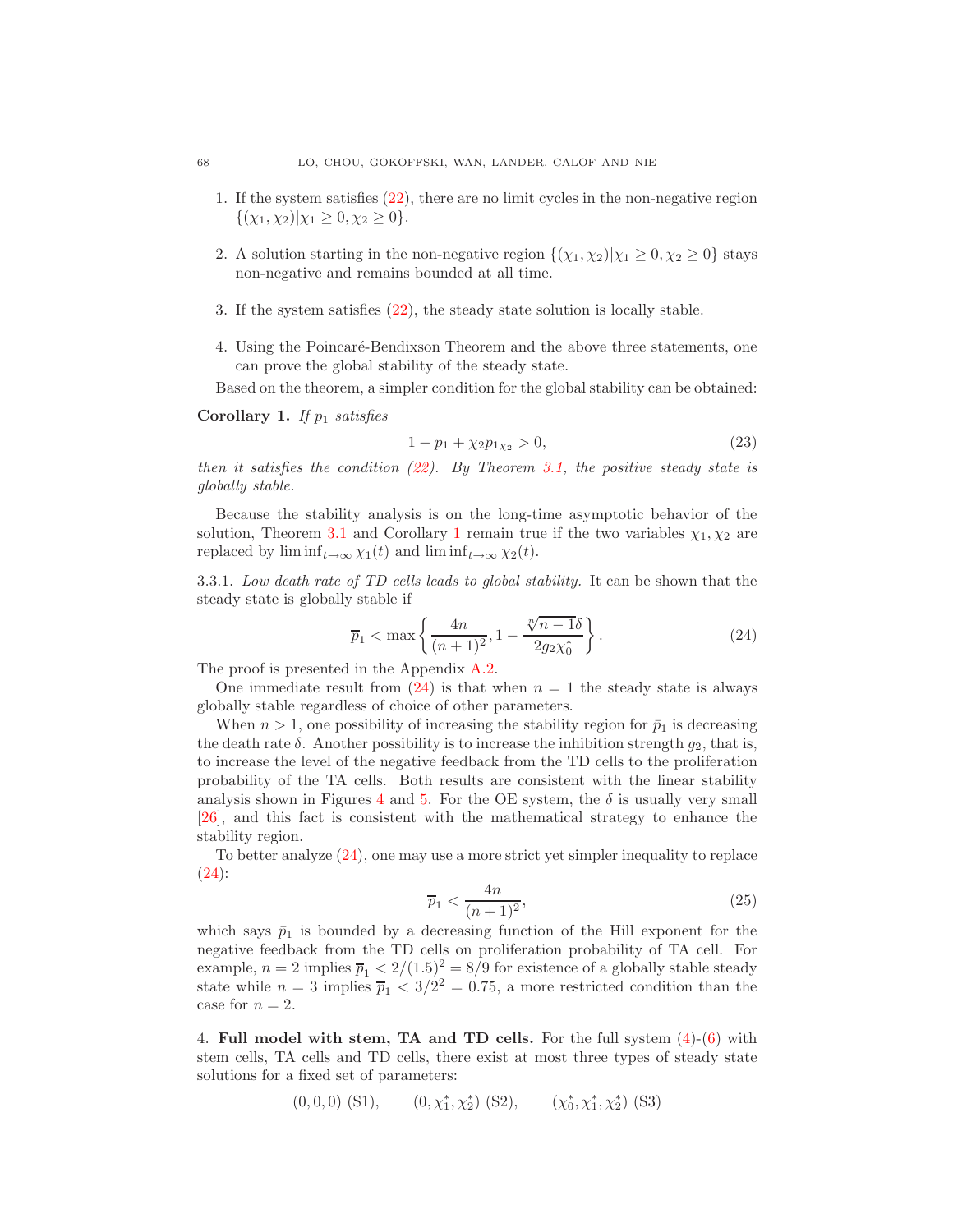where  $\chi_i^*$   $(i = 0, 1, 2)$  is positive. We use S1, S2 and S3 to represent each type of steady state, respectively. By direct examination of the the full system  $(4)-(6)$  $(4)-(6)$ , it is easy to show that the five other types of solutions, such as  $(0, \chi_1^*, 0)$ , cannot be the steady state of  $(4)-(6)$  $(4)-(6)$ .

In the rest of the section, we first discuss each type of steady state, without specifying any functional form for the negative feedback, and present the conditions for the existence and stability for that type of steady state. Then, by using Hill functions for the feedback with Hill exponent taken to be one, we are able to classify four different parameter regimes based on the maximal proliferation probabilities of the stem and TA cells to identify all steady states in each parameter regime, and provide stability properties for some of the steady states. Finally, we present a linear stability analysis for the steady state S3.

### 4.1. Three types of steady state.

### • S1 steady state

It is easy to see from the system  $(4)-(6)$  $(4)-(6)$  that S1, a case with zero population for each cell type, is always a steady state for any parameters. The interesting question is on its stability. Because the eigenvalues of the Jacobian at S1 are

$$
-1 + 2p_0(0,0,0), \qquad \frac{-1 + 2p_1(0,0)}{\zeta}, \qquad -\delta, \tag{26}
$$

<span id="page-10-1"></span>S1 is locally stable if and only if  $p_0(0, 0, 0) < 0.5$  and  $p_1(0, 0) < 0.5$ . This shows that given small populations of each cell type, the populations will decrease and vanish eventually if the proliferation probabilities of stem cells and TA cells are both lower than their differentiating rates.

Regarding global stability, S1 is a global attractor if  $p_0(\chi_0, \chi_1, \chi_2), p_1(\chi_1, \chi_2) < 0.5$  for all  $(\chi_0, \chi_1, \chi_2)$ , because the right-hand side of equation  $(4)-(6)$  $(4)-(6)$  will eventually become negative under this condition. Since we assume that  $p_i$  are decreasing functions, the condition of global stability is equivalent to that of local stability, namely,  $p_0(0, 0, 0) < 0.5$  and  $p_1(0, 0) < 0.5$ . This suggests that in order to avoid the S1 steady state, the proliferation probability for either the stem cells or the TA cells must be larger than its corresponding differentiation probability at some time during the evolution.

### • S2 steady state

In the S2 steady state, there are no stem cells and the cell populations are maintained by the proliferation and differentiation of TA cells. At S2, the proliferation probability of TA cells has to be the same as the differentiation probability as seen from the equation  $(4)-(6)$  $(4)-(6)$ . Mathematically, the existence of S2 thus depends on whether  $p_1$  can achieve 0.5 at some nonzero TA and TD populations. Because  $p_1$  is assumed as a non-increasing function, a necessary condition for existence of S2 is that the maximal proliferation probability

$$
p_1(0,0) \ge 0.5 \tag{27}
$$

<span id="page-10-0"></span>and the feedback is strong enough such that  $p_1(\chi_1, \chi_2) \leq 0.5$  at some  $(\chi_1, \chi_2)$ . If  $p_1$  is assumed to be a strictly decreasing function in either  $\chi_1$  or  $\chi_2$ , then there exist a unique S2.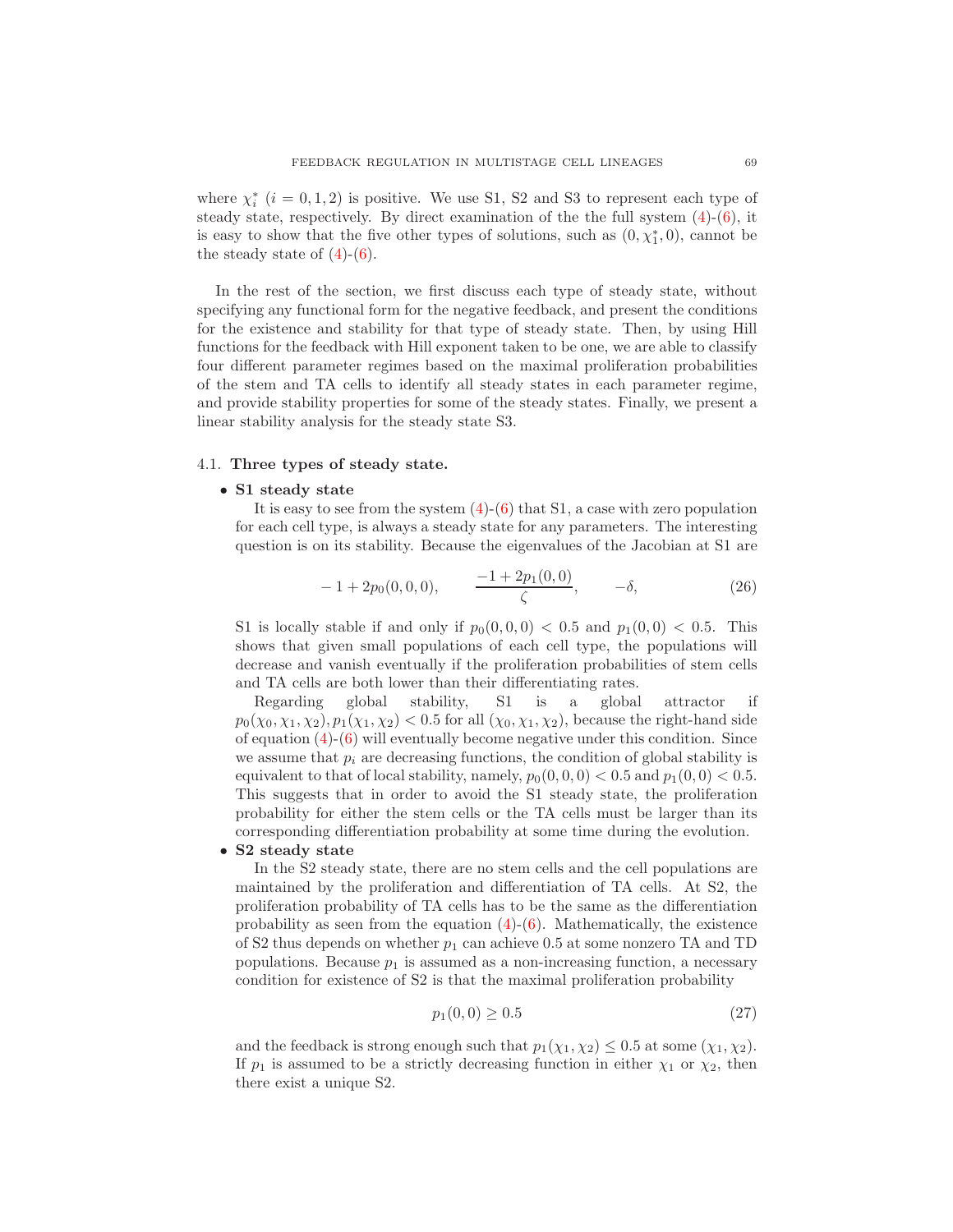The eigenvalues of the Jacobian matrix at S2 are  $-1 + 2p_0(0, \chi_1^*, \chi_2^*)$  and the two roots of the quadratic equation

$$
\lambda^{2} - \left(\frac{2p_{1X1}^{*}\chi_{1}^{*}}{\zeta} - \delta - \frac{2p_{1X2}^{*}\chi_{1}^{*}}{\zeta}\right)\lambda + \frac{2p_{1X1}^{*}\chi_{1}^{*}}{\zeta} \left(-\delta - \frac{2p_{1X2}^{*}\chi_{1}^{*}}{\zeta}\right) - \frac{2p_{1X2}^{*}\chi_{1}^{*}}{\zeta^{2}}\left(1 - 2p_{1X1}^{*}\chi_{1}^{*}\right) = 0.
$$

<span id="page-11-4"></span>So S2 is locally stable if

$$
p_0(0, \chi_1^*, \chi_2^*) < 0.5
$$
 and  $-\delta - \frac{2p_{1\chi_2}^* \chi_1^*}{\zeta} < 0.$  (28)

These conditions may be achieved by allowing a longer cell cycle for TA cells than stem cells along with a low stem cell proliferation probability.

### • S3 steady state

<span id="page-11-0"></span>By first adding the steady state equations of system  $(4)-(6)$  $(4)-(6)$ , one obtains

$$
\chi_0 = -\frac{\chi_1}{\zeta} + \delta \chi_2. \tag{29}
$$

<span id="page-11-1"></span>Substituting  $(29)$  into the first two equations of  $(4)-(6)$  $(4)-(6)$ , one obtains

$$
p_0(\delta \chi_2 - \frac{\chi_1}{\zeta}, \chi_1, \chi_2) = 1/2, \tag{30}
$$

$$
\frac{2\chi_1}{\zeta} (1 - p_1(\chi_1, \chi_2)) = \delta \chi_2.
$$
 (31)

The number of S3 steady states is determined by the number of roots of system  $(30)-(31)$  $(30)-(31)$ . From the discussion of S1, S3 exists only if the proliferation probability of stem cells is larger than its differentiation probability at some time. One of the necessary condition for existence of S3 is

$$
p_0(0,0,0) \ge 0.5. \tag{32}
$$

<span id="page-11-3"></span>4.2. Parameter regimes for existence of the three types of steady states. In order to derive more specific conditions for existence and stability of the three steady states, we use the following Hill functions for the proliferative feedback:

<span id="page-11-2"></span>
$$
p_0(\chi_0, \chi_1, \chi_2) = \frac{\overline{p}_0}{1 + k_0 \chi_0 + k_1 \chi_1 + k_2 \chi_2},
$$
\n(33)

$$
p_1(\chi_1, \chi_2) = \frac{\overline{p}_1}{1 + g_1 \chi_1 + g_2 \chi_2}, \tag{34}
$$

where  $k_i$   $(i = 0, 1, 2) \geq 0$  and  $g_i$   $(i = 1, 2) \geq 0$  with at least one of them being positive, and  $0 < \bar{p}_0$ ,  $\bar{p}_1 < 1$  are constants. Based on the values of  $\bar{p}_0$  and  $\bar{p}_1$ , we classify the system into four regimes with results summarized in Table [1.](#page-13-0)

## •  $\overline{p}_0 \leq 0.5$  and  $\overline{p}_1 \leq 0.5$ : S1 is globally stable and there is no other non-negative steady state.

Because the sign of the right-hand side of equation  $(4)-(5)$  $(4)-(5)$  becomes negative as  $t \to \infty$  under this condition,  $\chi_0, \chi_1$  tend to zero. Consequently, so is  $\chi_2$  by  $(6)$ . Because of  $(27)$  and  $(32)$ , both S2 and S3 cannot be the steady states. This implies that S1 is a unique and globally stable steady state of the system.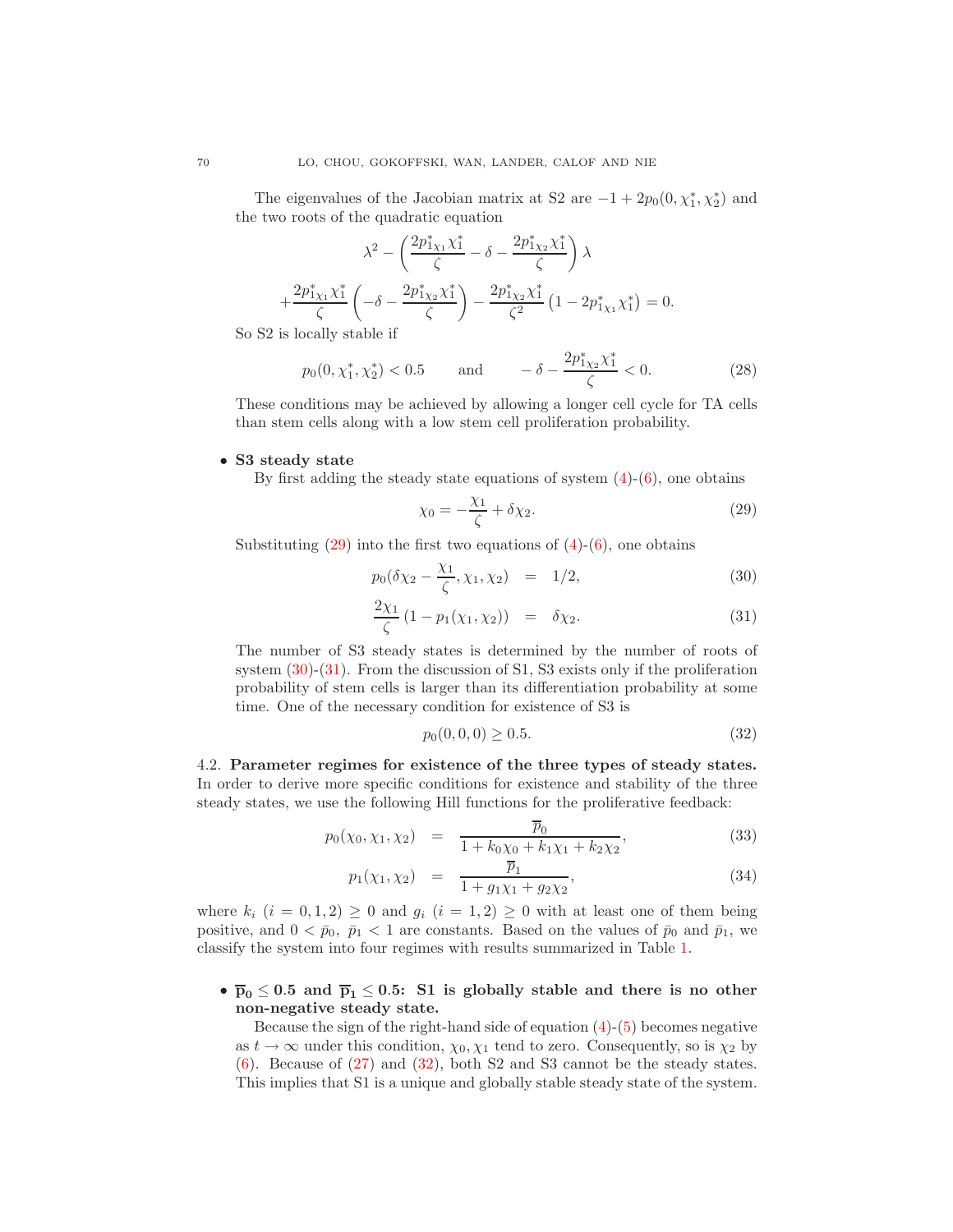$\overline{p}_0 \leq 0.5$  and  $\overline{p}_1 > 0.5$ : S1 is unstable and there exists a unique globally stable S2 but no other non-negative steady state.

S1 is locally unstable by using [\(26\)](#page-10-1). There exists a unique S2 steady state given by

$$
\left(0, \frac{\delta\zeta(2\overline{p}_1-1)}{g_2+g_1\delta\zeta}, \frac{2\overline{p}_1-1}{g_2+g_1\delta\zeta}\right). \tag{35}
$$

The eigenvalues of the Jacobian at this S2 steady state can be easily shown to be negative using a similar discussion as in Section [3.2.](#page-6-6) So S2 is locally stable. This steady state can further be proved globally stable for any initial conditions  $(\chi_0, \chi_1, \chi_2)$  when  $\chi_0 > 0$  or  $\chi_1 > 0$ , using a proof similar to that in Section [3.3.](#page-7-2) In addition, it can be shown that for an initial condition  $(0, 0, \chi_2)$ , the solution converges to S1, meaning that if there are only TD cells which cannot proliferate and only undergo death, the whole population will vanish eventually.

•  $\overline{p}_0 > 0.5$  and  $\overline{p}_1 \leq 0.5$ : S1 is unstable and there exists a unique S3 but no other non-negative steady state.

S1 is locally unstable by linear stability analysis, but it is stable if the initial condition is of the form  $(0, 0, \chi_2)$ , as explained in the first case. With  $2\bar{p}_1 \leq 1$ , there exists no non-negative S2. The existence of a unique steady state S3 is proved in Appendix [A.4.](#page-20-0) The stability of S3 is discussed in subsection [4.3.](#page-14-0)

•  $\overline{p}_0 > 0.5$  and  $\overline{p}_1 > 0.5$ : S1 is unstable and either there exist a unique stable S2 and no other non-negative steady state, or a unique unstable S2 and a unique S3 if

$$
\frac{2\overline{p}_0 - 1}{k_1 \delta \zeta + k_2} > \frac{2\overline{p}_1 - 1}{g_1 \delta \zeta + g_2}.
$$
 (36)

<span id="page-12-0"></span>Similar to the previous cases, S1 is locally unstable because  $\overline{p}_0 > 0.5$ , but it is stable with initial conditions  $(0, 0, \chi_2)$ . If  $(36)$  holds, there is a unique, unstable S2 and a unique S3. On the other hand, if

$$
\frac{2\overline{p}_0 - 1}{k_1 \delta \zeta + k_2} < \frac{2\overline{p}_1 - 1}{g_1 \delta \zeta + g_2},\tag{37}
$$

then S2 is locally stable, and steady state S3 does not exist. The proof is given in Appendix [A.4.](#page-20-0) When the left-hand side of  $(36)$  equals the right-hand side, S3 does not exist, and in our numerical simulations, S2 is found to be stable. On the  $\delta - \chi_0^*$  plane, a bifurcation takes place when the inequality in [\(36\)](#page-12-0) becomes equality, as shown in Figure [6](#page-13-1) with two sets of parameters.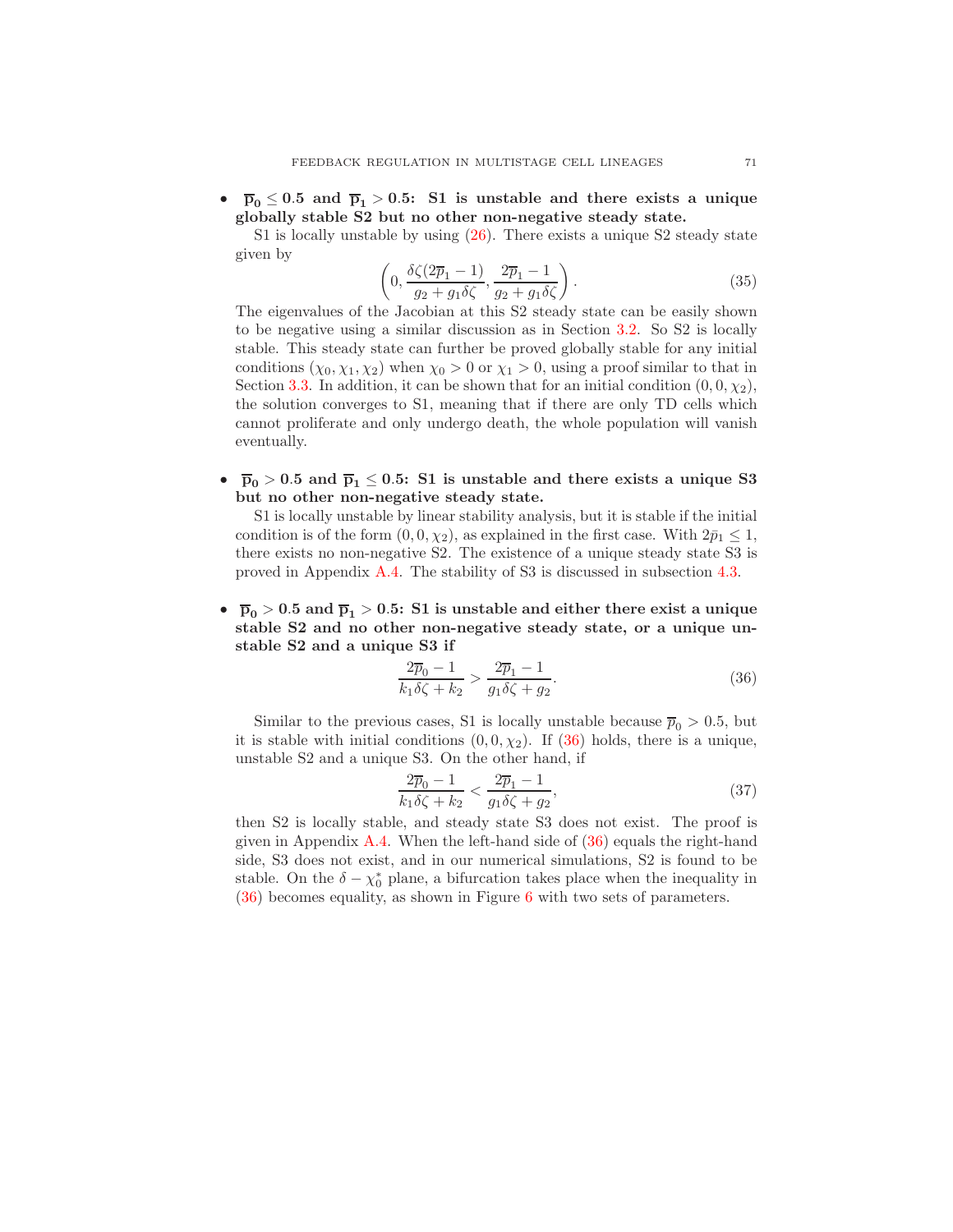

<span id="page-13-1"></span>FIGURE 6. A bifurcation diagram for  $\delta$ . (a)  $g_1 = 1.5, g_2 = 1, k_0 =$  $1, k_2 = 1.02$ ; (b)  $g_1 = 1, g_2 = 1.02, k_0 = 1, k_1 = 1.5, k_2 = 1.$ 

|  | TABLE 1. Existence and stability of S1, S2 and S3. The feedbacks |  |  |
|--|------------------------------------------------------------------|--|--|
|  | are Hill functions with exponent one.                            |  |  |

<span id="page-13-0"></span>

|                              | S <sub>1</sub>                     | S <sub>2</sub>                                   | S3                 |
|------------------------------|------------------------------------|--------------------------------------------------|--------------------|
| $\overline{p}_0$<br>$\leq$   | Globally stable                    | Does not exist                                   | <b>Does</b><br>not |
| $0.5,\overline{p}_1\leq 0.5$ |                                    |                                                  | exist              |
| $\overline{p}_0$<br>$\leq$   | Locally unstable                   | Locally stable                                   | <b>Does</b><br>not |
| $0.5,\overline{p}_1>0.5$     |                                    |                                                  | exist              |
|                              | If $\chi(0) = (0, 0, \chi_2)$ ,    | If $\chi(0) = (\chi_0, \chi_1, \chi_2)$          |                    |
|                              | then $\chi(t) \rightarrow (0,0,0)$ | when $\chi_0 \neq 0$ or $\chi_1 \neq 0$ ,        |                    |
|                              | as $t \to \infty$                  | then $\chi(t) \to (0, \chi_1^{**}, \chi_2^{**})$ |                    |
|                              |                                    | as $t\to\infty$                                  |                    |
| ><br>$\overline{p}_0$        | Locally unstable                   | Does not exist                                   | Exists             |
| $0.5,\bar{p}_1 \leq 0.5$     |                                    |                                                  |                    |
|                              | If $\chi(0) = (0, 0, \chi_2)$ ,    |                                                  | Stability $-$      |
|                              | then $\chi(t) \rightarrow (0,0,0)$ |                                                  | Section 4.3        |
|                              | as $t \to \infty$                  |                                                  |                    |
| $\overline{p}_0$<br>$\geq$   | Locally unstable                   | Locally stable                                   | <b>Does</b><br>not |
| $0.5,\overline{p}_1 > 0.5$   |                                    |                                                  | exist              |
| if $(36)$ is not             | If $\chi(0) = (0, 0, \chi_2),$     | If $\chi(0) = (0, \chi_1, \chi_2)$               |                    |
| true                         |                                    |                                                  |                    |
|                              | then $\chi(t) \to (0,0,0)$         | when $\chi_1 \neq 0$ ,                           |                    |
|                              | as $t \to \infty$                  | then $\chi(t) \to (0, \chi_1^{**}, \chi_2^{**})$ |                    |
|                              |                                    | as $t\to\infty$                                  |                    |
| $\overline{p}_0$<br>>        | Locally unstable                   | Locally unstable                                 | <b>Exists</b>      |
| $0.5,\overline{p}_1 > 0.5$   |                                    |                                                  |                    |
| if $(36)$ is true            | If $\chi(0) = (0, 0, \chi_2)$ ,    | If $\chi(0) = (0, \chi_1, \chi_2)$               | Stability $-$      |
|                              | then $\chi(t) \to (0,0,0)$         | when $\chi_1 \neq 0$ ,                           | Section 4.3        |
|                              | as $t\to\infty$                    | then $\chi(t) \to (0, \chi_1^{**}, \chi_2^{**})$ |                    |
|                              |                                    | as $t \to \infty$                                |                    |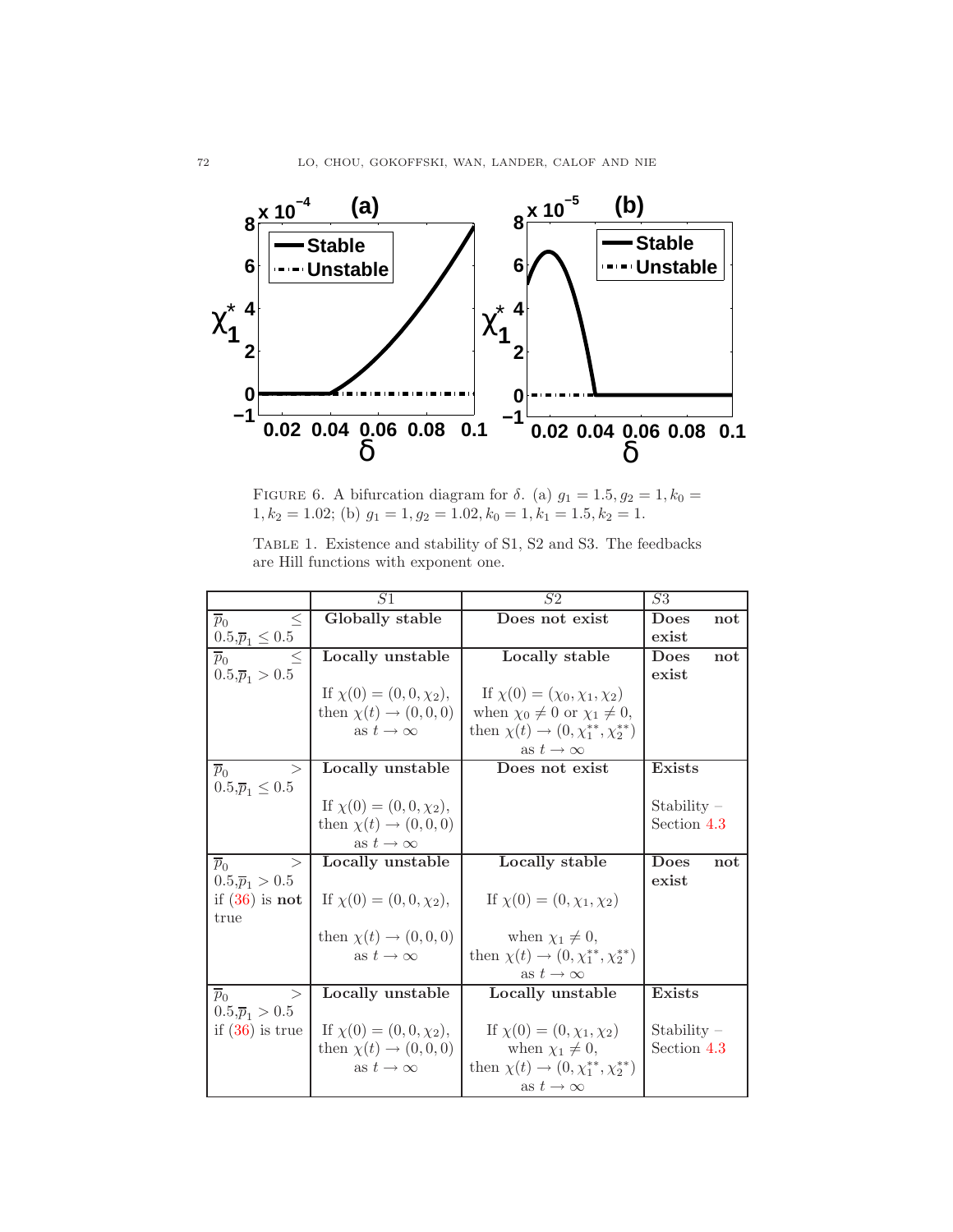<span id="page-14-0"></span>4.3. Stability conditions for the S3 steady state. When a unique S3 steady state  $\chi^* = (\chi_0^*, \chi_1^*, \chi_2^*)$  exists, we consider the cubic characteristic polynomial of the Jacobian at S3,

$$
C(\lambda)
$$
\n
$$
= (2p_{0\chi_{0}}^{*} \chi_{0}^{*} - \lambda)\{-2p_{0\chi_{1}}^{*} \chi_{0}^{*} + \frac{2p_{1\chi_{1}}^{*}}{\zeta} \chi_{1}^{*} + \frac{2p_{1}^{*} - 1}{\zeta} - \lambda\}(-\delta - \frac{2}{\zeta}p_{1\chi_{2}}^{*} \chi_{1}^{*} - \lambda) (38)
$$
\n
$$
+ \lambda \left\{ (-2p_{0\chi_{2}}^{*} \chi_{0}^{*} + \frac{2p_{1\chi_{2}}^{*}}{\zeta} \chi_{1}^{*})(\frac{2}{\zeta}[(1 - p_{1}^{*}) - p_{1\chi_{1}}^{*} \chi_{1}^{*}]) + 2p_{0\chi_{1}}^{*} \chi_{0}^{*}(1 - 2p_{0\chi_{0}}^{*} \chi_{0}^{*}) \right\}
$$
\n
$$
- \left( 2p_{0\chi_{0}}^{*} \chi_{0}^{*} \frac{2p_{1\chi_{2}}^{*}}{\zeta} \chi_{1}^{*} - 2p_{0\chi_{2}}^{*} \chi_{0}^{*} \right) \left( \frac{2}{\zeta}[(1 - p_{1}^{*}) - p_{1\chi_{1}}^{*} \chi_{1}^{*}]\right)
$$
\n
$$
-2p_{0\chi_{1}}^{*} \chi_{0}^{*}(1 - 2p_{0\chi_{0}}^{*} \chi_{0}^{*})(-\delta - \frac{2}{\zeta}p_{1\chi_{2}}^{*} \chi_{1}^{*}).
$$

where  $p^*_{i\chi_j} = p_{i\chi_j}(\chi^*)$ . Let  $\lambda_1$ ,  $\lambda_2$ ,  $\lambda_3$  be the three roots of  $C(\lambda)$ , the S3 steady state  $\chi^*$  is locally asymptotically stable if and only if

$$
\lambda_1 + \lambda_2 + \lambda_3 \quad < \quad 0,\tag{39}
$$

$$
\lambda_1 \lambda_2 \lambda_3 \quad < \quad 0,\tag{40}
$$

<span id="page-14-1"></span>
$$
C(\lambda_1 + \lambda_2 + \lambda_3) > 0. \tag{41}
$$

These conditions are equivalent to that  $\lambda_1$ ,  $\lambda_2$  and  $\lambda_3$  are all negative, and its proof is shown in the appendix [A.5.](#page-21-7) From the property of the cubic polynomial  $C(\lambda)$ , one can easily obtain:

$$
\lambda_1 + \lambda_2 + \lambda_3 = 2p_{0\chi_0}^* \chi_0^* - 2p_{0\chi_1}^* \chi_0^* + \frac{2p_{1\chi_1}^*}{\zeta} \chi_1^* - \frac{2p_{1\chi_2}^*}{\zeta} \chi_1^* + \frac{2p_1^* - 1}{\zeta} - \delta
$$
  
\n
$$
\lambda_1 \lambda_2 \lambda_3 = 2p_{0\chi_1}^* \chi_0^* \left( \delta + \frac{2p_{1\chi_2}^*}{\zeta} \chi_1^* \right) + 2p_{0\chi_2}^* \chi_0^* \left( \frac{2}{\zeta} (1 - p_1^*) - \frac{2p_{1\chi_1}^*}{\zeta} \chi_1^* \right)
$$
  
\n
$$
+ 2p_{0\chi_0}^* \chi_0^* \left( \frac{1 - 2p_1^*}{\zeta} \delta - \delta \frac{2p_{1\chi_1}^*}{\zeta} \chi_1^* - \frac{1}{\zeta} \left( \frac{2p_{1\chi_2}^*}{\zeta} \chi_1^* \right) \right).
$$

So [\(39\)](#page-14-1)-[\(41\)](#page-14-1) give a set of conditions on the parameters for the local stability of  $\chi^*$ . For more specific results, we consider several Hill feedback forms with the corresponding stability results described below and summarized in Table [2.](#page-16-1)

### •  $p_0(\chi_2)$  is a Hill function and  $p_1$  is a constant less than 0.5

The proliferation probability of stem cells is assumed in terms of Hill function:

$$
p_0(\chi_2) = \frac{\overline{p}_0}{1 + (k_2 \chi_2)^n},
$$
\n(42)

with  $\overline{p}_0 > 0.5$  and  $k_2 > 0$ .

This function and parameters satisfy the conditions [\(39\)](#page-14-1) and [\(40\)](#page-14-1), and the condition  $(41)$  is equivalent to

$$
\overline{p}_0 < \frac{1}{2} \left( \frac{1 + \delta + \frac{1 - 2p_1}{\zeta}}{1 + \left(1 - \frac{1}{n}\right) \left(\delta + \frac{1 - 2p_1}{\zeta}\right)} \right). \tag{43}
$$

<span id="page-14-2"></span>When  $n = 1, \delta + \frac{1-2p_1}{\zeta} \ge 1$  implies that the steady state is locally stable for any  $\bar{p}_0$ . In general, the range of  $\bar{p}_0$  which allows local stability increases as  $\delta + \frac{1-2p_1}{\zeta}$  increases, that is, if the cell cycle of the TA cell is shorter than that of the stem cell, or the death rate of TD cells is larger, the S3 steady state is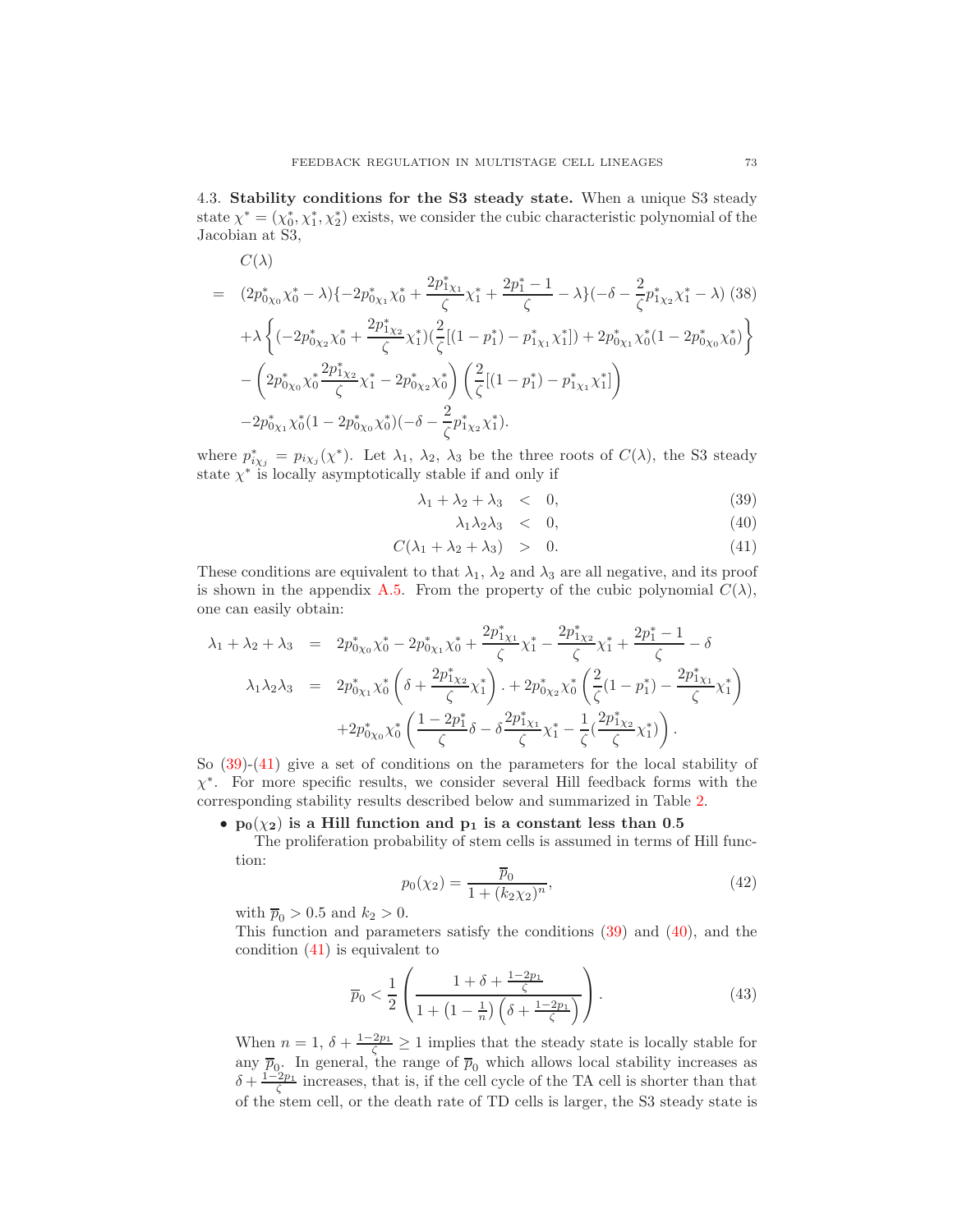stable for a larger range of proliferation probabilities.

## •  $p_0(\chi_1, \chi_2)$  is a Hill function with exponent one, and  $p_1$  is a constant less than 0.5

The proliferation probability of stem cells is assumed as

$$
p_0(\chi_1, \chi_2) := \frac{\overline{p}_0}{1 + k_1 \chi_1 + k_2 \chi_2},\tag{44}
$$

with  $\overline{p}_0 > 0.5$  and  $k_1 > 0$ .

The function and parameters satisfy the conditions  $(39)$  and  $(40)$ , and by  $(41)$ , we derive a sufficient condition for the local stability:

$$
\delta + \frac{1 - 2p_1}{\zeta} \geq 1, \tag{45}
$$

<span id="page-15-0"></span>which is similar to the first example where  $p_0$  only depends on  $\chi_2$ . Also, if the condition [\(45\)](#page-15-0) is not satisfied, S3 can be stable if

$$
\frac{k_2}{k_1} < \frac{\delta(1 - 2p_1 + 2\delta\zeta)}{4(1 - \delta - \frac{1 - 2p_1}{\zeta})(1 - p_1)}.\tag{46}
$$

,

<span id="page-15-1"></span>Therefore, if  $\zeta$  is small (the cell cycle of the TA cell is much shorter than that of the stem cell) or  $\frac{k_2}{k_1}$  is small (the feedback strength from TA cells is much stronger than that from TD cells), S3 is locally stable.

#### •  $p_0(\chi_0, \chi_1)$  and  $p_1(\chi_1, \chi_2)$  are both Hill functions

The two proliferation probabilities  $p_0$  and  $p_1$  are assumed to be

$$
p_0(\chi_0, \chi_1) := \frac{\overline{p}_0}{1 + (k_0 \chi_0)^r + (k_1 \chi_1)^s}, \ p_1(\chi_1, \chi_2) := \frac{\overline{p}_1}{1 + (g_1 \chi_1)^m + (g_2 \chi_2)^n}
$$

with  $s = 1$  or 2,  $n = 1$  or 2,  $k_i$   $(i = 0, 1) \ge 0$ ,  $g_j$   $(j = 1, 2) \ge 0$  and one of them being positive.

Assume a unique S3 exists, using a similar proof in Section 3.2, we obtain

$$
-\delta - \frac{2p_{1X2}^* \chi_1^*}{\zeta} < 0 \quad \text{and} \quad \frac{-1 + 2p_1^*}{\zeta} - 2p_{0X1}^* \chi_0^* < 0. \tag{47}
$$

Consequently, the conditions  $(39)-(41)$  $(39)-(41)$  hold for any parameters, and the unique S3 is locally stable unconditionally.

5. Conclusion and discussion. In this paper, mathematical models for the Olfactory Epithelium (OE) lineage were developed and analyzed. Three different types of cells – stem cell, transit amplifying (TA) cell, and terminally differentiated (TD) cell, were considered, and the dynamic modulation of proliferation by secreted signaling molecules (such as GDF11 or Activin $\beta$ B) was modeled as negative feedback between lineage stages. For a simplified system with a constant stem cell population size, the conditions for the existence, uniqueness, local and global stability of the steady state were derived for negative feedback represented in terms of both general decreasing functions and Hill functions. It was found that a unique positive steady state exists, and both self-regulation of the proliferation of TA cells, and a low death rate of TD cells, can enhance global stability of the steady state. This might explain in the OE system why GDF11, which is secreted by TA and TD cells, inhibits the proliferation of TA cells. For the full system in which all three cell populations can vary in time, conditions on existence and linear stability of three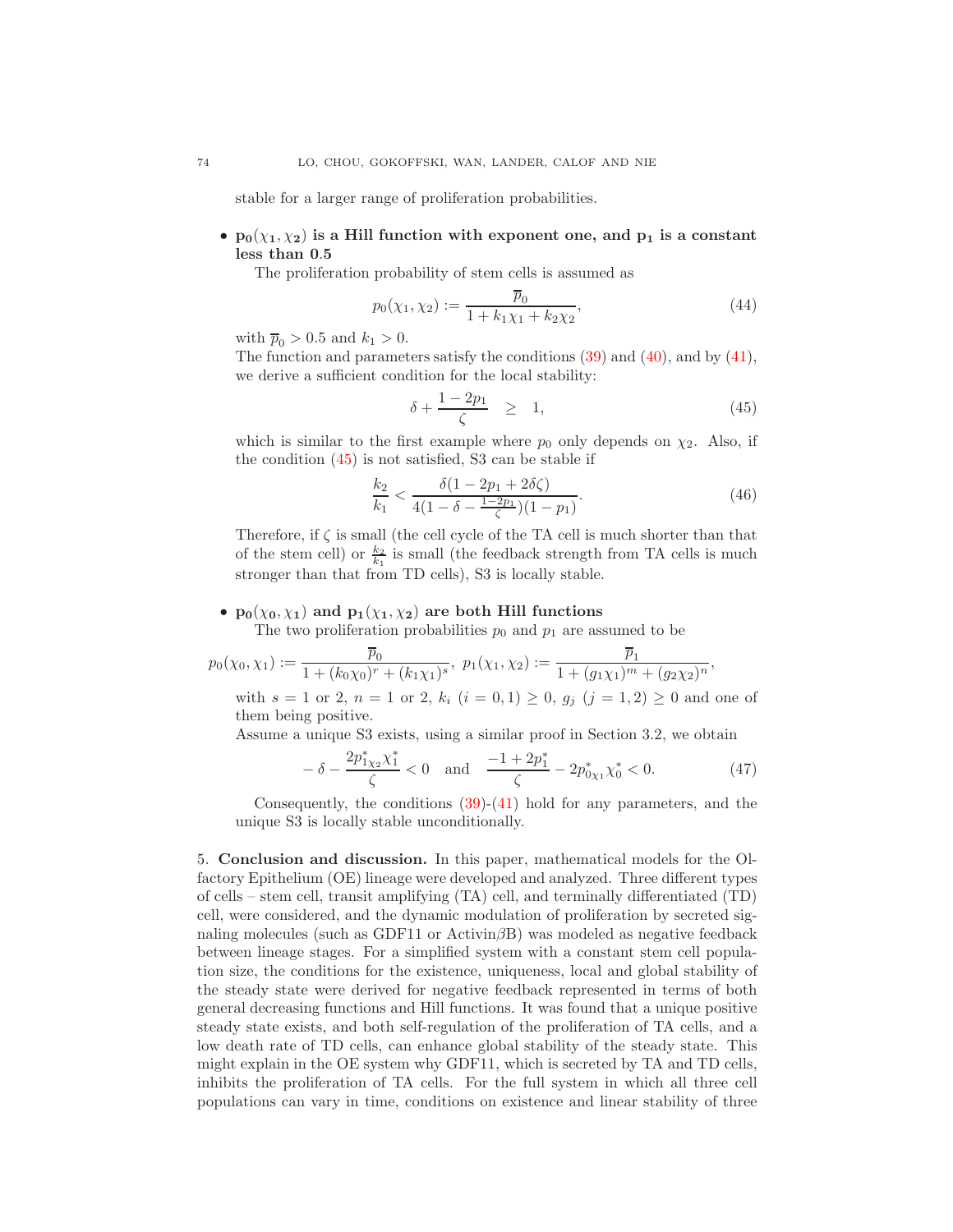<span id="page-16-1"></span>

| Examples | $p_0(\chi_0, \chi_1, \chi_2)$                                   | $p_1(\chi_1, \chi_2)$                                                                | of<br>Stability                  |
|----------|-----------------------------------------------------------------|--------------------------------------------------------------------------------------|----------------------------------|
|          |                                                                 |                                                                                      | $(\chi_0^*, \chi_1^*, \chi_2^*)$ |
| 1.       | $p_0(\chi_2)$<br>$:=$                                           | $p_1 = \overline{p}_1$ constant                                                      | $(43)$ is true                   |
|          | $\overline{p}_0$<br>$1 + (k_2 \chi_2)^n$                        |                                                                                      |                                  |
|          |                                                                 | less than 0.5                                                                        | $\Leftrightarrow$ Locally Sta-   |
|          |                                                                 |                                                                                      | ble                              |
| 2.       | $p_0(\chi_1, \chi_2)$<br>$:=$                                   | $p_1 = \overline{p}_1$ constant                                                      | $(45)$ or $(46)$ is              |
|          | $p_0$<br>$\overline{1+k_1\chi_1+k_2\chi_2}$                     |                                                                                      | true                             |
|          |                                                                 | less than 0.5                                                                        | $\Rightarrow$ Locally Sta-       |
|          |                                                                 |                                                                                      | ble                              |
| 3.       | $p_0(\chi_0, \chi_1)$                                           | $p_1(\chi_1, \chi_2)$                                                                | Locally Stable                   |
|          | $:=$<br>$\overline{p}_0$                                        | $:= \frac{1 + (g_1 \chi_1)^m + (g_2 \chi_2)^n}{1 + (g_1 \chi_1)^m + (g_2 \chi_2)^n}$ | (unconditionally)                |
|          | $1+(k_0\chi_0)^r+(k_1\overline{\chi_1})^s$<br>with $s = 1$ or 2 | with $n=1$ or 2                                                                      |                                  |
|          |                                                                 |                                                                                      |                                  |

TABLE 2. Local stability at S3 for three different feedbacks.

possible steady states were obtained for feedback represented by Hill functions. It was found that self-regulation of the proliferation of stem cells and TA cells can enhance local stability. In addition, having the cell cycle lengths of stem cells be larger than those of TA cells also makes the local stability region larger.

The model developed in this study can be used as a generic model of cell lineages in which three sequential lineage stages cells coupled through negative feedback. Our analysis of the steady states and their stability in such a system could improve understanding of interactions and regulation among different cell types, and the dynamics and stability of different cell populations, and lead to new experimental approaches.

In OE, as in other epithelial tissues such as the epidermis and the colonic mucosa, cells at different lineage stages are usually stratified along basal-apical axis, leading to the expectation that the distributions of feedback signaling molecules (e.g. GDF11) will also be non-uniform [\[18\]](#page-22-3). In the future, it will also be important to incorporate spatial inhomogeneity and spatial dynamics into models such as the ones described here. Although numerical simulation will likely be the most appropriate tool for exploring such models, the analytical results derived in this paper will provide insights into the choice of parameters, and can serve as a guide for systematic computational exploration.

### APPENDIX.

## <span id="page-16-0"></span>A.1. Proof of Theorem [3.1.](#page-7-1)

Proof. The proof consists of three steps:

1. If the system satisfies [\(22\)](#page-7-0), there is no limit cycle in the non-negative region  $\{(\chi_1, \chi_2)|\chi_1 \geq 0, \chi_2 \geq 0\}.$ Define a function

$$
N(\chi_1, \chi_2) := \frac{1}{\chi_1 \left(1 - p_1(\chi_1, \chi_2)\right)}\tag{48}
$$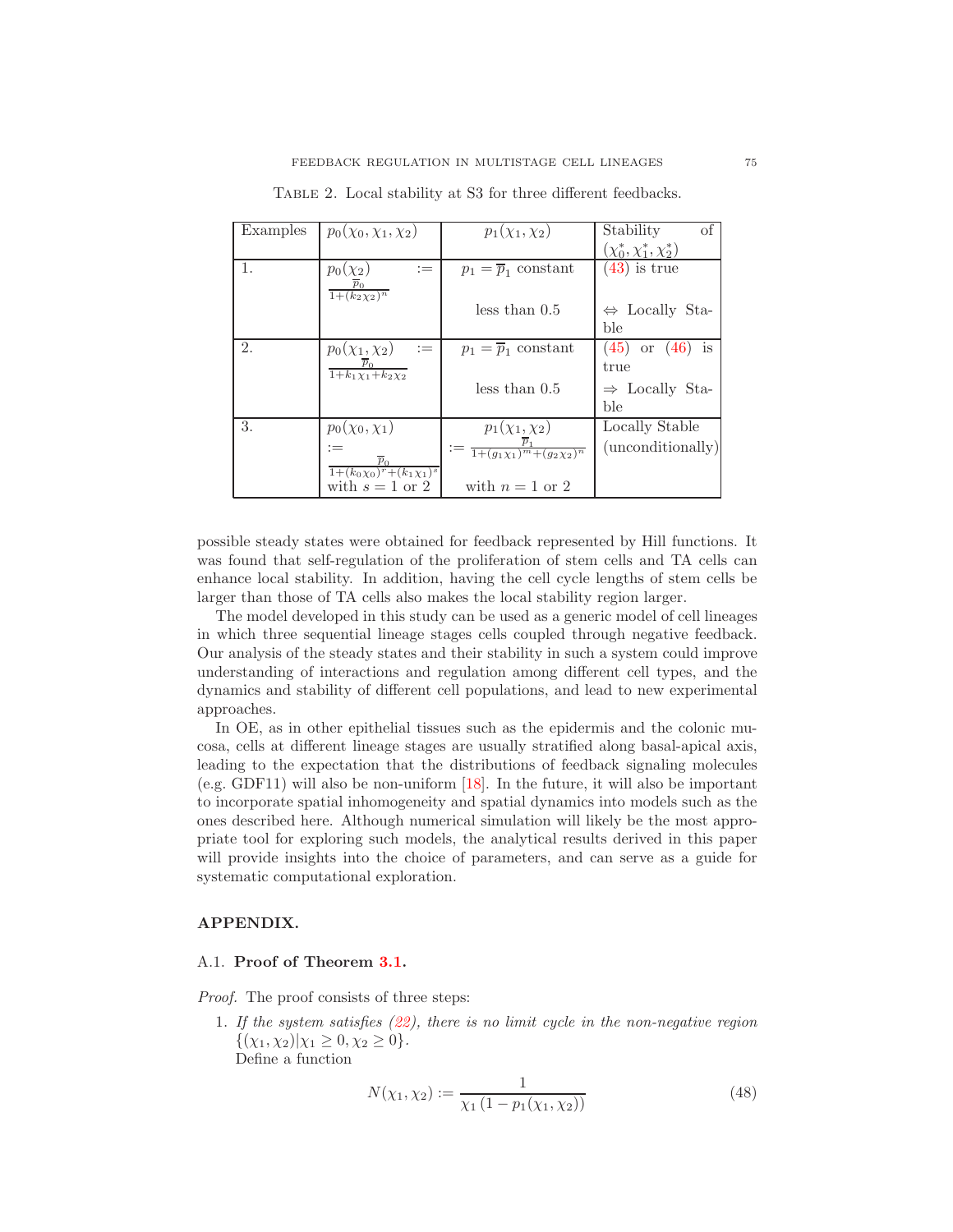and  $\bar{f}(\chi_1, \chi_2)$  to be the right-hand side of the system [\(7\)](#page-4-2)-[\(8\)](#page-4-2), namely,

$$
\vec{f}(\chi_1, \chi_2) = (\chi_0^* + \frac{\chi_1}{\zeta}(-1 + 2p_1(\chi_1, \chi_2)), -\delta\chi_2 + \frac{2\chi_1}{\zeta}(1 - p_1(\chi_1, \chi_2))).
$$

One can verify that

$$
\nabla \cdot [N(\chi_1, \chi_2) \vec{f}(\chi_1, \chi_2)] < 0 \qquad \Leftrightarrow \qquad (49)
$$

$$
(1-p_1(\chi_1,\chi_2))(\chi_0^*+\delta\chi_1)-\chi_1p_{1\chi_1}(\chi_1,\chi_2)(\chi_0^*+\frac{\chi_1}{\zeta}) + \delta\chi_1\chi_2p_{1\chi_2}(\chi_1,\chi_2)>0.
$$

By Dulac's Criteria [\[27\]](#page-22-26), there is no limit cycle in  $\{(\chi_1, \chi_2)|\chi_1 \geq 0, \chi_2 \geq 0\}$  if [\(22\)](#page-7-0) holds.

2. All the solutions which have non-negative initial conditions will be non-negative and bounded.

Assuming non-negative initial conditions, we consider four cases to exhaust all the possible behaviors of the trajectories.

- (a) If  $\chi_1(t) = 0$  and  $\chi_2(t) > 0$  for some time t, then  $\frac{d\chi_1(t)}{dt} > 0$  and  $\frac{d\chi_2(t)}{dt} < 0$ ; if  $\chi_1(t) = 0$  and  $\chi_2(t) = 0$ , then  $\frac{d\chi_2(t)}{dt} = 0$  and  $\frac{d\chi_1(t)}{dt} > 0$ , so the trajectories do not cross the  $\chi_2$ -axis.
- (b) If  $\chi_2(t) = 0$  and  $\chi_1(t) > 0$  for some time t, then  $\frac{d\chi_2(t)}{dt} > 0$ ; if  $\chi_2(t) = 0$ and  $\chi_1(t) = 0$ , then  $\frac{d\chi_2(t)}{dt} = 0$  and  $\frac{d\chi_1(t)}{dt} > 0$ , so the trajectories do not cross the  $\chi_1$ -axis.
- (c) If  $\chi_1 \gg 0$ , then  $\chi_2 \gg 0$ . Since  $(-1 + 2p_1(\chi_1, \chi_2))$  goes to some negative constant as  $\chi_1$  and  $\chi_2$  are very large,  $\frac{d\chi_1}{dt}$  goes to some negative constant and  $\chi_1$  will decrease. Consequently, with (a),  $\chi_1$  is bounded in nonnegative region.
- (d) If  $\chi_2 \gg 0$ , then  $\frac{d\chi_2}{dt}$  goes to some negative constant because in (c) we showed that  $\chi_1$  is bounded. So  $\chi_2$  will decrease when  $\chi_2 \gg 0$ . With (b),  $\chi_2$  is bounded in non-negative region.

The above proved that all the solutions with non-negative initial conditions will remain bounded in the non-negative region  $\{(\chi_1, \chi_2)|\chi_1 \geq 0, \chi_2 \geq 0\}.$ 

3. If the system satisfies [\(22\)](#page-7-0), then the steady state solution is locally stable. Since  $(\chi_1^*, \chi_2^*)$  is the steady state, the right-hand side  $\vec{f}(\chi_1^*, \chi_2^*) = 0$  and we get

$$
[\nabla \cdot (N\vec{f})](\chi_1^*, \chi_2^*) = -N(\chi_1^*, \chi_2^*) \left( \frac{1 - 2p_1}{\zeta} + \delta - \frac{2p_{1\chi_1}\chi_1^*}{\zeta} + \frac{2p_{1\chi_2}\chi_1^*}{\zeta} \right).
$$

If  $(22)$  holds, then

$$
-N(\chi_1^*, \chi_2^*)\left(\frac{1-2p_1}{\zeta} + \delta - \frac{2p_{1\chi_1}\chi_1^*}{\zeta} + \frac{2p_{1\chi_2}\chi_1^*}{\zeta}\right) < 0. \tag{50}
$$

By  $N(\chi_1^*, \chi_2^*) > 0$  and [\(18\)](#page-6-4), the steady state is locally stable.

Combining these three results and using Poincaré-Bendixson Theorem, we proved that the steady state is globally stable in  $\{(\chi_1, \chi_2)|\chi_1 \geq 0, \chi_2 \geq 0\}$  if the system satisfies (22). satisfies [\(22\)](#page-7-0).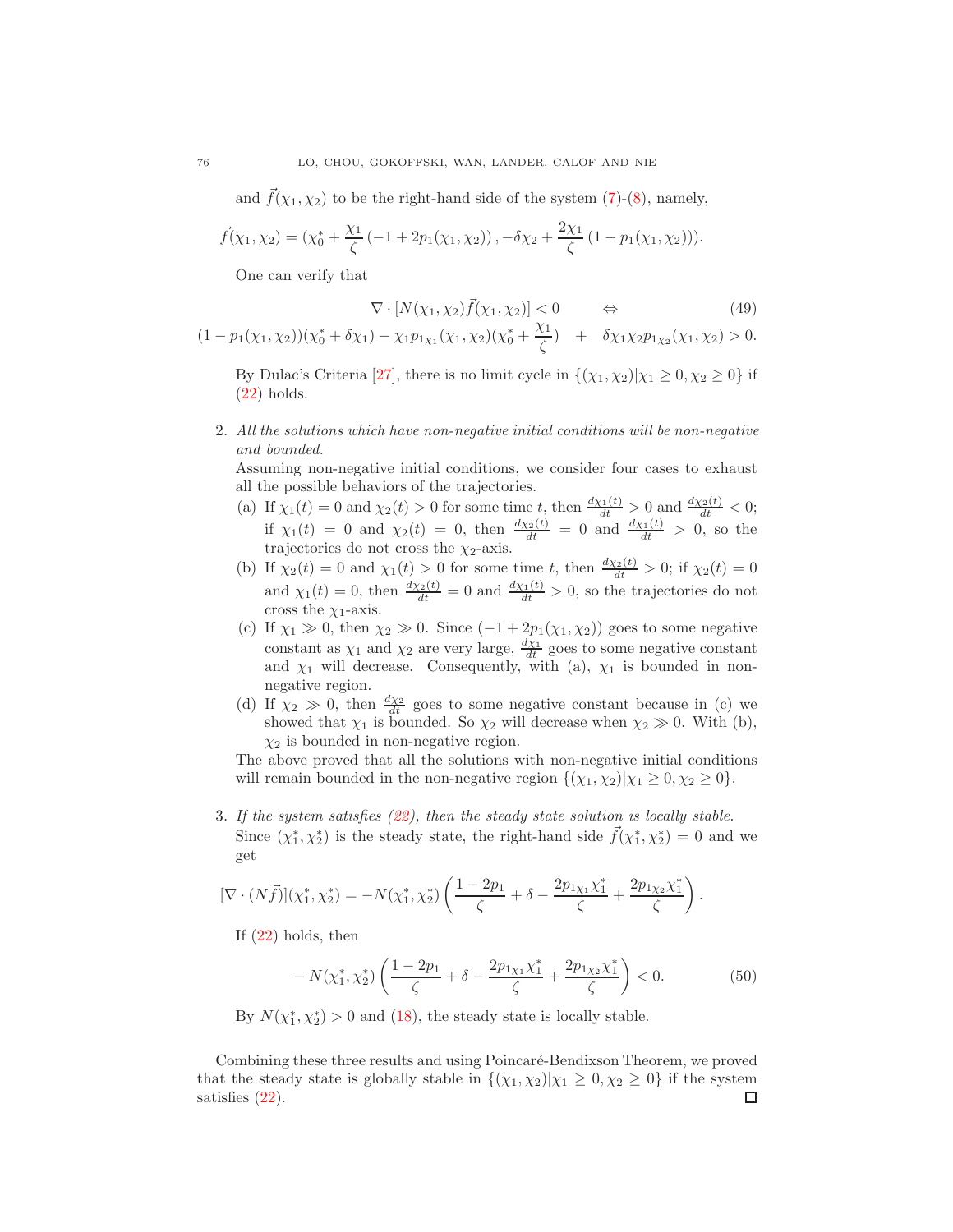## <span id="page-18-0"></span>A.2. Prove that [\(24\)](#page-9-1) implies global stability of system [\(7\)](#page-4-2)-[\(8\)](#page-4-2).

*Proof.* Substitute  $p_1$  as given by [\(14\)](#page-5-3) into the left-hand side of [\(23\)](#page-9-2) and get

$$
1 - \frac{\overline{p}_1}{1 + (g_1 \chi_1)^m + (g_2 \chi_2)^n} - \frac{\overline{p}_1 (g_2 \chi_2)^n}{(1 + (g_1 \chi_1)^m + (g_2 \chi_2)^n)^2}
$$
  
= 
$$
\frac{(1 + (g_1 \chi_1)^m + (g_2 \chi_2)^n)^2 - \overline{p}_1 (1 + (g_1 \chi_1)^m + (g_2 \chi_2)^n) - n \overline{p}_1 (g_2 \chi_2)^n}{(1 + (g_1 \chi_1)^m + (g_2 \chi_2)^n)^2}
$$
  

$$
\geq \frac{(1 + (g_2 \chi_2)^n)^2 - \overline{p}_1 (1 + (g_2 \chi_2)^n) - n \overline{p}_1 (g_2 \chi_2)^n}{(1 + (g_1 \chi_1)^m + (g_2 \chi_2)^n)^2}
$$

<span id="page-18-1"></span>Inequality [\(23\)](#page-9-2) will be satisfied if

$$
(1 + (g_2 \chi_2)^n)^2 - \overline{p}_1 (1 + (g_2 \chi_2)^n) - n \overline{p}_1 (g_2 \chi_2)^n > 0.
$$
 (51)

The aim here is to find conditions for  $\overline{p}_1$  such that [\(51\)](#page-18-1) holds for  $\chi_2 > \liminf_{t \to \infty} \chi_2(t)$ .

First, we can prove that the unique steady state is globally stable if [\(25\)](#page-9-3) holds:

$$
\overline{p}_1 < \frac{4n}{(n+1)^2}.\tag{52}
$$

The condition [\(51\)](#page-18-1) can be simplified by taking  $y = (g_2 \chi_2)^n$  and considering the function

<span id="page-18-2"></span>
$$
h(y) = (1 + y - \overline{p}_1)(1 + y) - n\overline{p}_1 y, \text{ for } y \ge 0,
$$
\n(53)

<span id="page-18-3"></span>which assumes the minimal value  $\bar{p}_1(n - \left(\frac{n+1}{2}\right)^2 \bar{p}_1)$  at  $y_{min} = \frac{(n+1)\bar{p}_1}{2} - 1$ . Thus, if [\(52\)](#page-18-2) is true, then  $h(y) \ge h(y_{min}) > 0$  for any  $y \ge 0$ , equivalent to [\(51\)](#page-18-1), then the steady state is globally stable.

The upper bound in [\(52\)](#page-18-2) can be relaxed due to the fact that only the asymptotic behavior of the solution is relevant to global stability, so [\(51\)](#page-18-1) has to be true only when t is very large. Hence, it is not necessary to require  $h(y) > 0$  for all  $y \ge 0$  in [\(53\)](#page-18-3); instead, we only need to find a lower bound  $\tilde{y}$ , associated with the asymptotic behavior of  $\chi_2$ , with  $h(y)$  positive only for  $y \geq \tilde{y}$ . The derivation of the upper bound in [\(24\)](#page-9-1) uses the following lemma to be proved in [A.3:](#page-19-0)

<span id="page-18-5"></span>**Lemma A.1.** Suppose  $x(t)$ ,  $F(t)$  and  $G(x(t))$  are functions satisfying

$$
x'(t) \ge F(t) - G(x),
$$

and the following properties:

1) There is a unique solution  $\tilde{x}$  of the equation  $G(x) = \liminf_{t\to\infty} F(t)$ ; 2)  $G(x)$  is continuous and strictly increasing in  $(-\infty, \infty)$ . Then,

$$
\liminf_{t \to \infty} x(t) \ge \tilde{x}.\tag{54}
$$

<span id="page-18-4"></span>With this lemma and  $p_1$  in Hill function form  $(14)$ , we get by equation [\(7\)](#page-4-2) and [\(8\)](#page-4-2),

<span id="page-18-6"></span>
$$
\frac{d\chi_1}{dt} \ge \chi_0^* - \frac{\chi_1}{\zeta} \tag{55}
$$

$$
\frac{d\chi_2}{dt} \geq \frac{2\chi_1}{\zeta} (1 - \overline{p}_1) - \delta \chi_2 \tag{56}
$$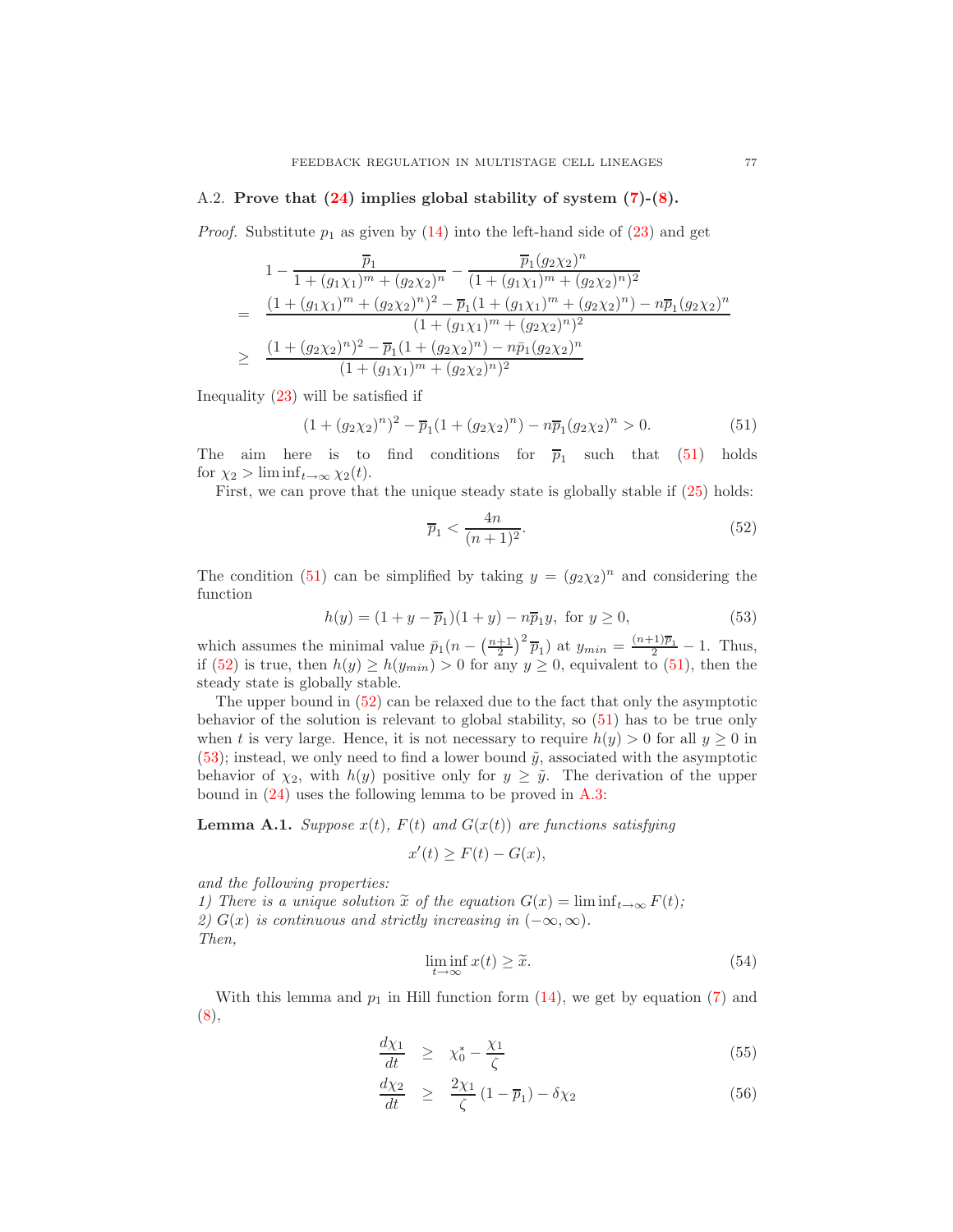Take  $x(t) := \chi_1(t)$ ,  $F(t) := \chi_0^*$  and  $G(x) := \frac{\chi_1}{\zeta}$ , it is easy to verify that [\(55\)](#page-18-4) and the two properties in the hypotheses are satisfied, and hence by Lemma [A.1](#page-18-5)

$$
\liminf_{t \to \infty} \chi_1(t) \ge \zeta \chi_0^*.
$$
\n(57)

<span id="page-19-1"></span>Similarly, we take  $x(t) := \chi_2(t)$ ,  $F(t) := \frac{2\chi_1(t)}{\zeta} (1 - \overline{p}_1)$  and  $G(\chi_1) := \delta \chi_2$ , and apply Lemma [A.1](#page-18-5) can be applied with [\(57\)](#page-19-1) to get

$$
\liminf_{t \to \infty} \chi_2(t) \ge \frac{2(1 - \overline{p}_1)\chi_0^*}{\delta}.
$$
\n(58)

<span id="page-19-2"></span>In [\(53\)](#page-18-3),  $h(y) > 0$  if  $y > n - 1$ , and by [\(58\)](#page-19-2), the unique steady state is globally stable if

$$
\left(g_2 \frac{2(1-\overline{p}_1)\chi_0^*}{\delta}\right)^n > n-1.
$$
\n(59)

<span id="page-19-3"></span>Combining [\(52\)](#page-18-2) and [\(59\)](#page-19-3), we proved that the unique steady state is globally stable if  $(24)$  is true.  $\Box$ 

### <span id="page-19-0"></span>A.3. Proof of Lemma [A.1.](#page-18-5)

*Proof.* Suppose  $(54)$  is not true, that is,

<span id="page-19-4"></span>
$$
\liminf_{t \to \infty} x(t) < \widetilde{x},\tag{60}
$$

we would like to prove Lemma [A.1](#page-18-5) by contradiction.

By  $(60)$ , there exists  $x_0$  such that

$$
\liminf_{t \to \infty} x(t) < x_0 < \widetilde{x},\tag{61}
$$

and hence for all  $t_0 > 0$ , there exists  $t_1 > t_0$  such that  $x(t_1) < x_0$ . By property (2),  $G(x(t_1)) < G(x_0) < G(\tilde{x})$  and by the definition of  $\tilde{x}$ , we get

$$
G(x(t_1)) < G(x_0) < \liminf_{t \to \infty} F(t). \tag{62}
$$

Therefore, there exists  $t_1 > t_0$  such that

$$
G(x(t_1)) < G(x_0) < F(t) \text{ for all } t > t_0. \tag{63}
$$

Here we discuss two possible cases:

1. If there exists  $t_2 > t_0$  such that  $x(t_2) > x_0$ , then by the same argument as above, there exists  $t_3 > t_2$  such that

$$
G(x(t_3)) < G(x_0) < F(t) \text{ for all } t > t_2. \tag{64}
$$

<span id="page-19-5"></span>By [\(64\)](#page-19-5),  $x(t_3) < x_0 < x(t_2)$ , and by the continuity of x, there must exist  $t_4$ such that  $t_3 > t_4 > t_2$  such that  $x(t_4) = x_0$  and  $x'(t_4) \leq 0$ . Since  $x'(t_4) \geq$  $F(t_4) - G(x(t_4)) = F(t_4) - G(x_0) > 0$ , contradicting  $x'(t_4) \leq 0$ . So there is no  $t > t_0$  such that  $x(t) > x_0$ .

2. If  $x(t) < x_0$  for all  $t > t_0$ , then

$$
G(x(t)) < G(x_0) < \liminf_{t \to \infty} F(t). \tag{65}
$$

There exists a constant C such that

$$
G(x(t)) < G(x_0) < C < \liminf_{t \to \infty} F(t). \tag{66}
$$

so for large enough  $t_0$ , we have

$$
G(x(t)) < G(x_0) < C < F(t) \text{ for all } t > t_0. \tag{67}
$$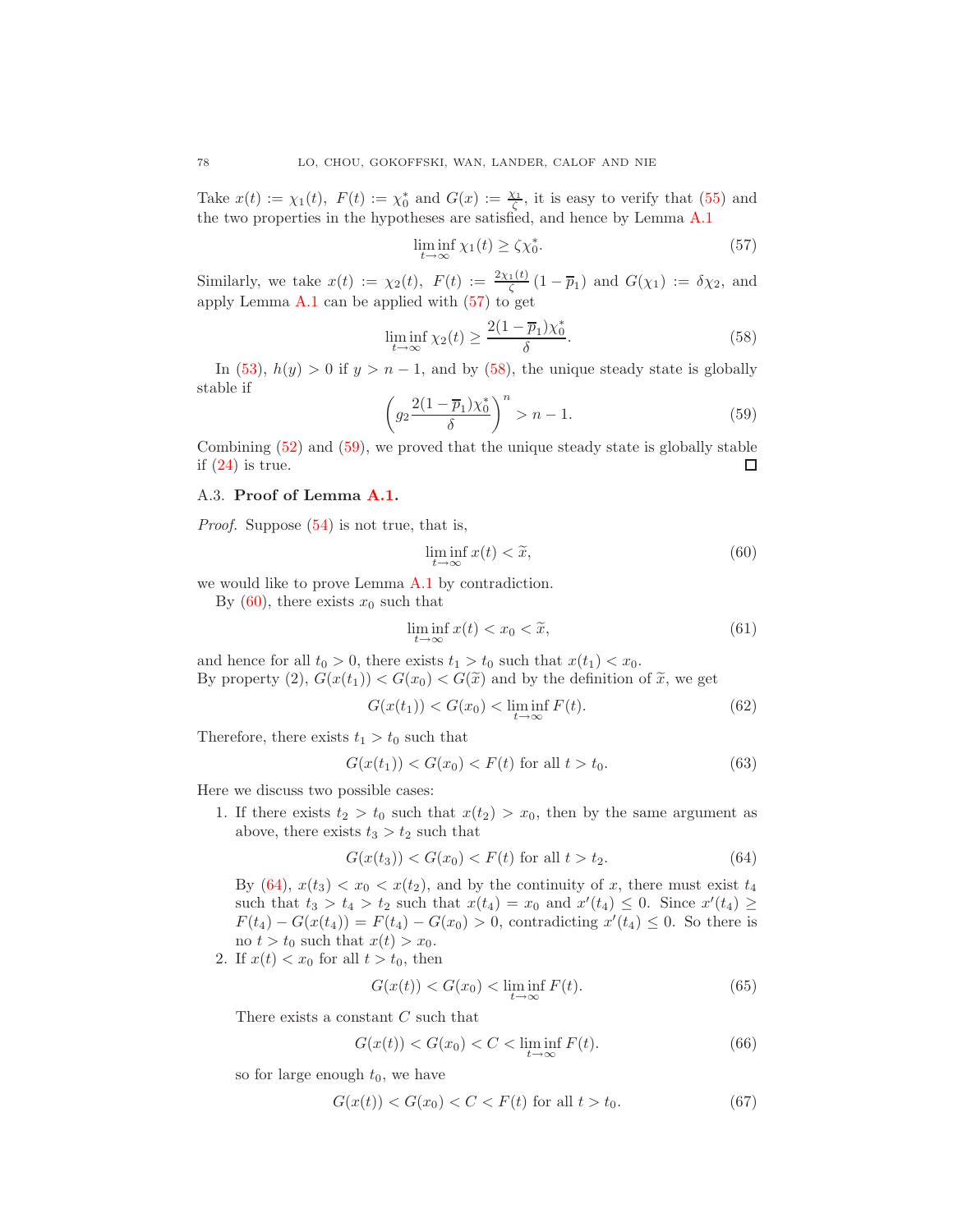Therefore  $x'(t) \ge F(t) - G(x(t)) > C - G(x_0) > 0$ , and after integration,

$$
x(t) - x(t_0) > (C - G(x_0))(t - t_0). \tag{68}
$$

If t is large enough, by  $(C - G(x_0)) > 0$ ,  $x(t)$  will be greater than  $x_0$ . This is a contradiction to the assumption that  $x(t) < x_0$  for all  $t > t_0$ .

<span id="page-20-0"></span>With above, we have proved  $(54)$ .

 $\Box$ 

## A.4. Condition for the existence of unique S3.

1. When  $\overline{p}_0 > 0.5$  and  $\overline{p}_1 \leq 0.5$ , there always exists a unique S3 steady state.

*Proof.* Using  $p_0$  and  $p_1$  in Hill form [\(33\)](#page-11-3)-[\(34\)](#page-11-3) and substituting into [\(30\)](#page-11-1) and [\(31\)](#page-11-1), we get steady states  $(\chi_0^*, \chi_1^*, \chi_2^*)$ , where

<span id="page-20-1"></span>
$$
\chi_2^* = b\chi_1^* + a, \quad \chi_0^* = \delta a + (b\delta - \frac{1}{\zeta})\chi_1^*
$$
\n(69)

and

$$
(2 - b\delta\zeta)(g_1 + bg_2)(\chi_1^*)^2
$$
\n(70)

.

 $+[(1 - b\zeta \delta) + (1 - 2\overline{p}_1) + (2 - b\delta \zeta) a g_2 - a\delta \zeta (g_1 + bg_2)]\chi_1^* - a\delta \zeta (1 + ag_2) = 0,$ with a and b defined as

$$
a = \frac{2\overline{p}_0 - 1}{k_0 \delta + k_2} \text{ and } b = \frac{\frac{k_0}{\zeta} - k_1}{k_0 \delta + k_2}
$$

It is easy to verify that  $a > 0$  and  $1 - b\delta\zeta > 0$ . To get positive steady states, we require that  $\chi_0^* > 0$ , which is equivalent to

$$
\chi_1^* < \frac{a\delta\zeta}{1 - b\delta\zeta}.\tag{71}
$$

<span id="page-20-2"></span>Therefore, the number of S3 depends on the number of  $\chi_1^*$  as roots of [\(70\)](#page-20-1) satisfying [\(71\)](#page-20-2). Let  $Q(\chi_1^*)$  be the left-hand side of [\(70\)](#page-20-1) and we consider the following three cases:

- If  $g_1 + bg_2 > 0$ , then  $\frac{-a\delta\zeta(1+ag_2)}{(2-b\delta\zeta)(g_1+bg_2)} < 0$  and  $Q(\chi_1^*) = 0$  has only one positive root. Since  $Q(\frac{a\delta\zeta}{1-b\delta\zeta}) > 0$ , [\(70\)](#page-20-1) has only one positive root which satisfies the inequality [\(71\)](#page-20-2).
- If  $g_1 + bg_2 < 0$ , then  $\frac{-a\delta\zeta(1+a g_2)}{(2-b\delta\zeta)(g_1+b g_2)} > 0$ , so  $Q(\chi_1^*) = 0$  has two roots with the same sign. Because  $Q(\frac{a\delta\zeta}{1-b\delta\zeta})>0$ , there must be a root larger than the positive number  $\frac{a\delta\zeta}{1-b\delta\zeta}$ . Therefore,  $Q(\chi_1^*)=0$  has only one positive root that satisfies the inequality [\(71\)](#page-20-2).
- If  $g_1 + bg_2 = 0$ , then  $Q(\chi_1^*) = 0$  has one positive root. By  $Q(\frac{a\delta\zeta}{1-b\delta\zeta}) > 0$ ,  $Q(\chi_1^*) = 0$  has only one positive solution satisfying the inequality [\(71\)](#page-20-2).

The above shows that in any case, [\(70\)](#page-20-1) only has one positive root satisfying [\(71\)](#page-20-2), so there is a unique S3 steady state when  $\overline{p}_0 > 0.5$  and  $\overline{p}_1 < 0.5$ . □

2. When  $\overline{p}_0 > 0.5$  and  $\overline{p}_1 > 0.5$ , there exists a unique S3 if and only if [\(36\)](#page-12-0) is true.

<span id="page-20-3"></span>*Proof.* Following the notations in the first part, where  $\overline{p}_0 > 0.5$  and  $\overline{p}_1 \leq 0.5$ , we know from the analysis that there exist a unique S3 if and only if

$$
Q\left(\frac{a\delta\zeta}{1-b\delta\zeta}\right) > 0.\tag{72}
$$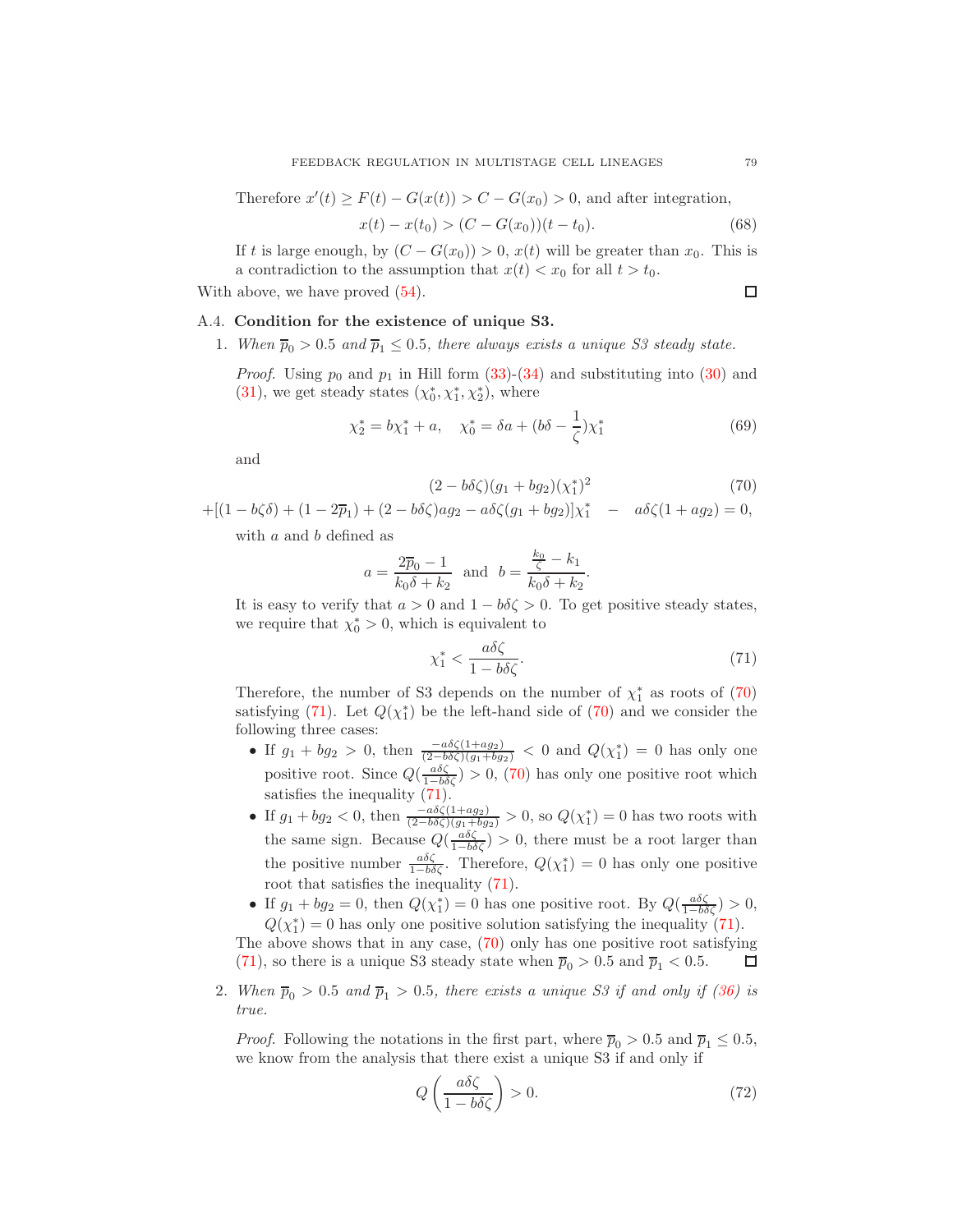When  $\overline{p}_1 > 0.5$ , [\(72\)](#page-20-3) is equivalent to condition [\(36\)](#page-12-0). Therefore, there is a unique S3 if and only if [\(36\)](#page-12-0) holds. □

3. S2 is locally unstable if  $(36)$  is true.

*Proof.* One can easily verify that if  $(36)$  is ture,  $p_0(0, \chi_1^*, \chi_2^*) > 0.5$ , resulting in a positive eigenvalue of the Jacobian at the S2 steady state  $(0, \chi_1^*, \chi_2^*)$ , so it is locally unstable.

Moreover, if

$$
\frac{2\overline{p}_0 - 1}{k_1 \delta \zeta + k_2} < \frac{2\overline{p}_1 - 1}{g_1 \delta \zeta + g_2},\tag{73}
$$

by checking [\(28\)](#page-11-4), one can show that S2 is unstable.

 $\Box$ 

### <span id="page-21-7"></span>A.5. Proof of the conditions for locally stability of S3.

*Proof.* Suppose  $\chi^*$  is locally asymptotically stable, which means that the three eigenvalues have negative real parts, possibly three real negative roots or one real root with two conjugate complex roots, so  $\lambda_1 + \lambda_2 + \lambda_3 < 0$  and  $\lambda_1 \lambda_2 \lambda_3 < 0$ . Note that the characteristic polynomial  $C(\lambda)$  has a negative leading coefficient, and therefore  $\lim_{\lambda \to -\infty} C(\lambda) > 0$  and  $\lim_{\lambda \to \infty} C(\lambda) < 0$ . Without loss of generality, assume  $\lambda_1$  is the most negative real root, and by the fact that  $\lambda_2$  and  $\lambda_3$  has negative real parts, we have  $\lambda_1 + \lambda_2 + \lambda_3 < \lambda_1$ . With  $\lim_{\lambda \to -\infty} C(\lambda) > 0$  and the assumption that  $\lambda_1$  is the most negative real root,  $C(\lambda_1 + \lambda_2 + \lambda_3) > C(\lambda_1) = 0$ when  $\lambda_1 + \lambda_2 + \lambda_3 < \lambda_1$ .

Conversely, if  $(39)-(41)$  $(39)-(41)$  is true, we would like to prove that  $\chi^*$  is locally stable. Suppose  $\chi^*$  is not locally stable, then at least one of the three eigenvalues has positive real part. Because  $C(0) = \lambda_1 \lambda_2 \lambda_3 < 0$  and  $\lim_{\lambda \to \infty} C(\lambda) > 0$ , we know that there is one negative real eigenvalue, assuming to be  $\lambda_1$ . By the assumption,  $\lambda_2$  or  $\lambda_3$  has positive real parts, but since  $\lambda_1 < 0$ ,  $\lambda_2$ ,  $\lambda_3$  are either conjugates or both positive. Hence,  $\lambda_1 < \lambda_1 + \lambda_2 + \lambda_3 < 0$ . Because  $\lim_{\lambda \to \infty} C(\lambda) > 0$  and C has a unique negative root  $\lambda_1$  and two other roots with positive real parts,  $C(\lambda) < 0$ if  $\lambda_1 < \lambda < 0$ . Consequently,  $C(\lambda_1 + \lambda_2 + \lambda_3) < C(\lambda_1) = 0$ , contradicting [\(41\)](#page-14-1). We conclude that  $(39)-(41)$  $(39)-(41)$  is a sufficient condition. □

Acknowledgments. We would like to thank the referees very much for their valuable comments and suggestions.

#### REFERENCES

- <span id="page-21-3"></span>[1] G. Adams and D. Scadden, A niche opportunity for stem cell therapeutics, Gene Therapy, 15 (2008), 96–99.
- <span id="page-21-6"></span>[2] D. Allwright, A global stability criterion for simple control loops, Journal of Mathematical Biology, 4 (1977), 363–373.
- <span id="page-21-5"></span>[3] M. Arcak and E. Sontag, *Diagonal stability of a class of cyclic systems and its connection* with the secant criterion, Automatica,  $42$  (2006), 1521-1537.
- <span id="page-21-0"></span>[4] C. Beites, S. Kawauchi and A. Calof, Olfactory neuron patterning and specification, In "The New Encyclopedia of Neuroscience," Oxford, Academic Press, 2008.
- <span id="page-21-2"></span>[5] C. Beites, S. Kawauchi, C. Crocker and A. Calof, Identification and molecular regulation of neural stem cells in the olfactory epithelium, Experimental Cell Research, 306 (2005), 309–316.
- <span id="page-21-4"></span>[6] A. Calof, A. Bonnin, C. Crocker, S. Kawauchi, R. Murray, J. Shou and H. Wu, Progenitor cells of the olfactory receptor neuron lineage, Microscopy Research and Technique, 58 (2002), 176–188.
- <span id="page-21-1"></span>[7] A. Calof, N. Hagiwara, J. Holcomb, J. Mumm and J. Shou, Neurogenesis and cell death in olfactory epithelium, Journal of Neurobiology, 30 (1996), 67–81.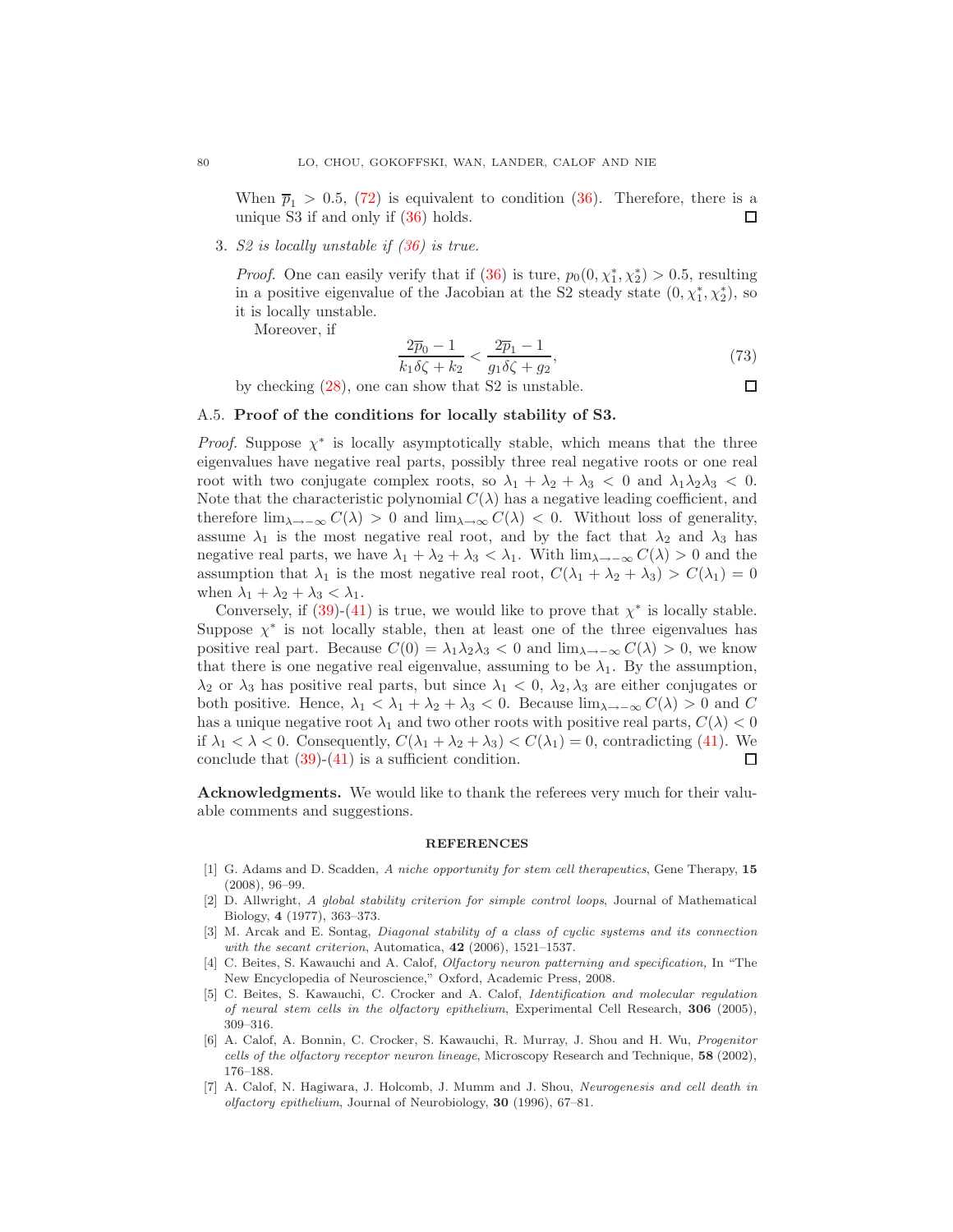- <span id="page-22-18"></span>[8] C. Coljin and M. Machey, A mathematical model of hematopoiesis: I. periodic chronic myelogenous leukemia, Journal of Theoretical Biology, 237 (2005), 117–132.
- <span id="page-22-19"></span>[9]  $\longrightarrow$ , A mathematical model of hematopoiesis: II. cyclical neutropenia, Journal of Theoretical Biology, 237 (2005), 133–146.
- <span id="page-22-5"></span><span id="page-22-2"></span>[10] A. Farbman, "Cell Biology of Olfaction," Cambridge, England, Cambridge University Press, 1992.
- <span id="page-22-17"></span>[11] L. Gamer, J. Nove and V. Rosen, Return of the chalones, Dev Cell, 4 (2003), 143–144.
- [12] I. Glauche, M. Cross, M. Loeffler and I. Roeder, Lineage specification of hematopoietic stem cells: Mathematical modeling and biological implications, Stem Cells, 25 (2007), 1791–1799.
- <span id="page-22-7"></span>[13] K. Gokoffski, H.-H. Wu, C. Beites, J. Kim, E. Siman, B. Jin, E. Goka, A. Celeste, M. Matzuk and A. Lander, Differential actions of activin and GDF11 on proliferation and fate choice by neural stem/progenitor cells, Submitted.
- <span id="page-22-24"></span>[14] J. Griffith, Mathematics of cellular contorl processes, Journal of Theoretical Biology, 20 (1968), 202–208.
- <span id="page-22-15"></span>[15] K. Hardy and J. Stark, Mathematical models of the balance between apoptosis and proliferation, Apoptosis, 7 (2002), 373–381.
- <span id="page-22-14"></span>[16] M. Johnston, C. Edwards, W. Bodmer, P. Maini and S. Chapman, Mathematical modeling of cell population dynamics in the colonic crypt and in colorectal cancer, Proceedings of the National Academy of Sciences of the United States of America, 104 (2007), 4008–4013.
- <span id="page-22-13"></span>[17] S. Kawauchi, C. Beites, C. Crocker, H. Wu, A. Bonnin, R. Murray R. Murray and A. Calof, Molecular signals regulating proliferation of stem and progenitor cells in mouse olfactory epithelium, Developmental Neuroscience, 26 (2004), 166–180.
- <span id="page-22-3"></span>[18] A. Lander, K. Gokoffski, F. Wan, Q. Nie and A. Calof, Cell lineages and the logic of proliferative control, Submitted.
- <span id="page-22-10"></span>[19] S. Lee and A. McPherron, Myostatin and the control of skeletal muscle mass, Current Opinion in Genetics & Development, 9 (1999), 604–607.
- <span id="page-22-20"></span>[20] J. Mahaffy and L. Edelstein-Keshet, Modeling cyclic waves of circulating T-cells in autoimmune diabetes, SIAM J. on Applied Math,  $67$  (2007), 915–937.
- <span id="page-22-16"></span>[21] M. Mangel and M. Bonsall, *Phenotypic evolutionary models in stem cell biology: replacement*, quiescence, and variability, PLoS ONE, 3(2) e1591. doi:10.1371/journal.pone.0001591 (2008).
- <span id="page-22-0"></span>[22] E. Marshman, C. Booth and C. Potten, The intestinal epithelial stem cell, Bioessays, 24 (2002), 91–98.
- <span id="page-22-11"></span>[23] A. McPherron, A. Lawler and S. Lee, Regulation of skeletal muscle mass in mice by a new TGF- $\beta$  superfamily member, Nature, 387 (1997), 83-90.
- <span id="page-22-6"></span>[24] J. Mumm, J. Shou and A. Calof, Colony-forming progenitors from mouse olfactory epithelium: Evidence for feedback regulation of neuron production, Proceedings of the National Academy of Sciences of the United States of America, 93 (1996), 11167–11172.
- <span id="page-22-25"></span><span id="page-22-4"></span>[25] J. Murray, "Mathematical Biology I: An Introdauction," Springer, New York, 2002.
- [26] R. Murray, D. Navi, J. Fesenko, A. Lander and A. Calof, Widespread defects in the primary olfactory pathway caused by loss of Mash1 function, Journal of Neuroscience,  $23$  (2003), 1769–1780.
- <span id="page-22-26"></span><span id="page-22-1"></span>[27] L. Perko, "Differential Equations and Dynamical Systems," Springer, third ed., 2001.
- [28] C. Potten and M. Loeffler, Stem cells: attributes, cycles, spirals, pitfalls and uncertainties. Lessons for and from the crypt, Development, 110 (1990), 1001–1020.
- <span id="page-22-12"></span>[29] A. Rizvi and M. Wong, Epithelial stem cells and their niche: There's no place like home, Stem Cells, 23 (2005), 150–165.
- <span id="page-22-21"></span>[30] J. Selgrade, Mathematical analysis of a cellular control process with positive feedback, SIAM J. on Applied Mathematics, 36 (1979), 219–229.
- <span id="page-22-8"></span>[31] J. Shou, R. Murray, P. Rim and A. Calof, Opposing effects of bone morphogenetic proteins on neuron production and survival in the olfactory receptor neuron lineage, Development, 127 (2000), 5403–5413.
- <span id="page-22-9"></span>[32] J. Shou, P. C. Rim and A. Calof, BMPs inhibit neurogenesis by a mechanism involving degradation of a transcription factor, Nature Neuroscience,  $2$  (1999), 339–345.
- <span id="page-22-23"></span>[33] J. Smillie, Competitive and coorperative tridiagonal systems of differential equations, SIAM J. on Mathematical Analysis, 15 (1984), 530–534.
- <span id="page-22-22"></span>[34] H. Smith and J. Mallet-Paret, The Poincare-Bendixson Theorem for monotone cyclic feedback systems, Journal of Dynamics and Differential Equations, 2 (1990), 367-421.
- <span id="page-22-27"></span>[35] S. Strogatz, Nonlinear dynamics and chaos: with applications to physics, biology, chemistry and engineering, Addison Wesley Publishing Company, 1994.